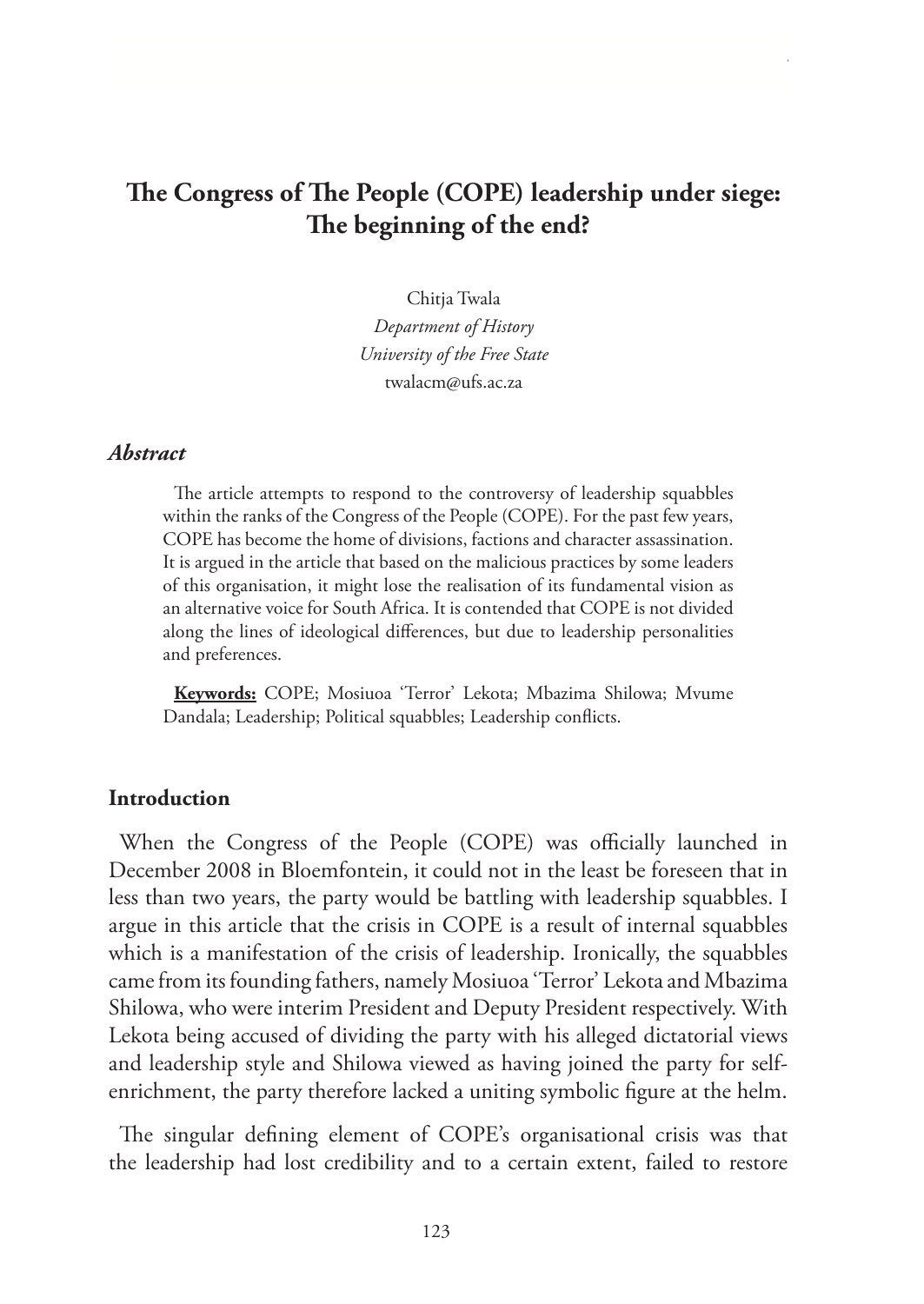it throughout its almost two years of existence. The period of Lekota and Shilowa's leadership created an organisational mode of perpetual instability, internal conflict and lack of focus on what really mattered, namely challenging the African National Congress (ANC) and making some inroads into the latter's electorate. It is clear that even though the crisis of leadership did not apply uniformly throughout the structures of the party, the overall picture remained the same.

It should be noted that since 2009 the ongoing battles have developed into a public dispute between what has become known as the Lekota group and the Shilowa group. Without doubt, leadership squabbles have taken their toll on COPE, which since its formation, has struggled to make its presence felt, despite being South Africa's third largest political party with 37 representatives in the National Assembly (NA). Engulfed in leadership squabbles, it remains to be seen as to whether COPE will be equal to the task of being an alternative to the ANC.

In this article the root problem of these squabbles in the party which was dubbed 'an alternative to the African National Congress (ANC)' is explored. It focuses mainly on the political leadership squabbles of COPE as presented by both academics and journalists. The article also attempts to answer the following questions about the leadership squabbles within COPE: Is the ANC involved in destabilising COPE as one of the opposition parties? Apart from the ANC, is there another force that is attempting to destabilise COPE? Why are some members of COPE returning to the ANC? Are the squabbles amongst the leaders of COPE ideological or personal? Can the leadership squabbles within COPE be seen as the party being at war with itself? The article further highlights the impact of the squabbles on the membership of the party.

Despite the vibe caused and the rationale behind the formation of COPE, the article intends to trace the missteps that led to the leadership squabbles of the party that 1,3 million voters who voted for it during the April 2009 general elections had thought would become an important political option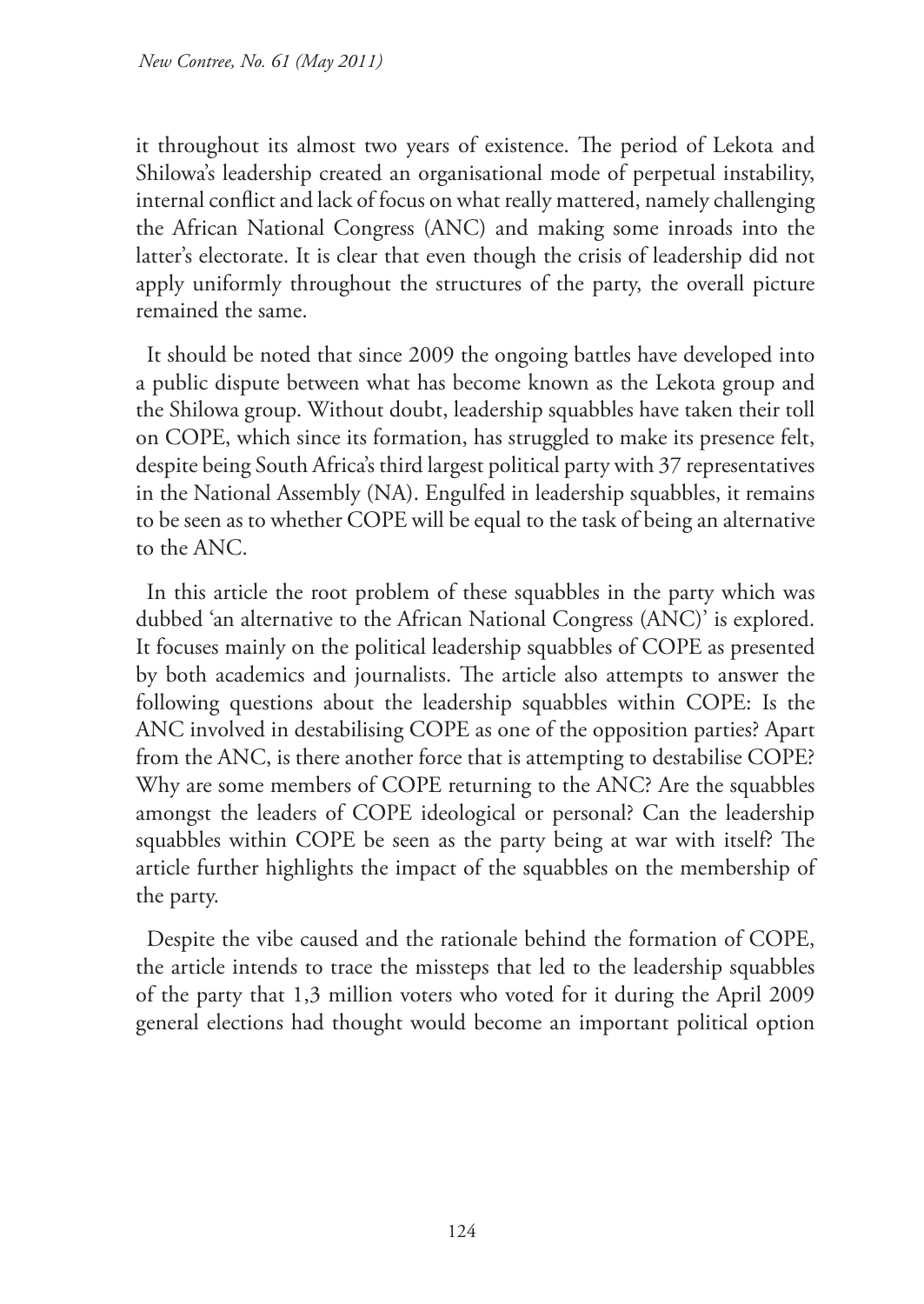to the ANC.1 However, with the leadership squabbles during and after those elections, the party has experienced difficulties in putting its house in order.

For the purpose of this article and due to its contemporary nature, a number of newspaper and academic articles were consulted. Oral testimonies were also taken into consideration. The information from all these sources proved to be of value for this article.

## **A brief historical background to the formation of COPE**

I argue in this article that unless the ongoing wrangling is brought to a halt, the leadership issue resolved once and for all at elective conferences nationally and provincially, and discipline imposed, COPE will fail dismally to make an impact in the local government elections which are scheduled for May 2011. Failure to resolve the leadership squabbles could also cause the party to become increasingly irrelevant in the South African political landscape. In order to fully understand the leadership squabbles within COPE, a brief historical background with reference to its formation is necessary. The possible reasons that inform the squabbles for leadership within COPE are also discussed.

After the Polokwane Conference of the ANC in December 2007, it became clear that a split in the party was imminent.2 Those defeated in Polokwane were said to be disillusioned with the new incoming leadership of Jacob Zuma. Animosity, because of leadership squabbles within the ANC intensified until

<sup>1</sup> For more information on COPE and the April 2009 elections see JCM Venter & N Glober, "South African National Elections, 1994-2009: A contextual comparison", *Journal for Contemporary History*, (35)3, December 2010, pp. 1-20; C Twala, "The Congress of the People (COPE): A new political dynamic during the April 2009 campaign and election?", *Journal for Contemporary History*, (35)3, December 2010, pp. 89-111; PW Heydenrych, "The 2009 South African elections: Implications for the provinces", *Journal for Contemporary History*, (35)3, December 2010, pp. 112-129; A Duvenhage, "Die algemene verkiesing van 2009 en die postverkiesingsomgewing in Suid-Afrika: Enkele strategiese perspektiewe", *Journal for Contemporary History*, (35)3, December 2010, pp. 149-178; S Booysen, "Congress of the People: Between foothold of hope and slippery slope", in R Southall & J Daniel (eds), *Zunami! The 2009 South African elections* (Johannesburg, 2009), pp. 85- 86; M Ndletyana, "Congress of the People: A promise betrayed", *Journal of African Elections*, 9(2), 2010, 32-55.

<sup>2</sup> For more information on the Polokwane Conference of the ANC, see S Fikeni, "The Polokwane moment and South Africa's democracy at the crossroads", in P Kagwanja & K Kondlo, *State of the Nation: South Africa 2008*  (Cape Town, 2009), pp. 3-34; C Twala, "An historical overview of the 52<sup>nd</sup> conference of the African National Congress in Limpopo", *Journal for Contemporary History*, 33(3), December 2008, pp. 156-176; B Pottinger, *The Mbeki legacy* (Cape Town, 2008), p. 321; M Ndletyana, "COPE – The beginning of the resolution of ideological contestation within the African National Congress", Seminar Paper presented at the University of South Africa (UNISA), 29 July 2009, p. 2; Pottinger, pp. 322-328; African National Congress, "Political report to the ANC's 52<sup>nd</sup> national conference" (African National Congress, Polokwane, 17 December 2007); WM Gumede, "South Africa: Jacob Zuma and the difficulties of consolidating South Africa's democracy", *African Affairs*, 107(427), pp. 261-271.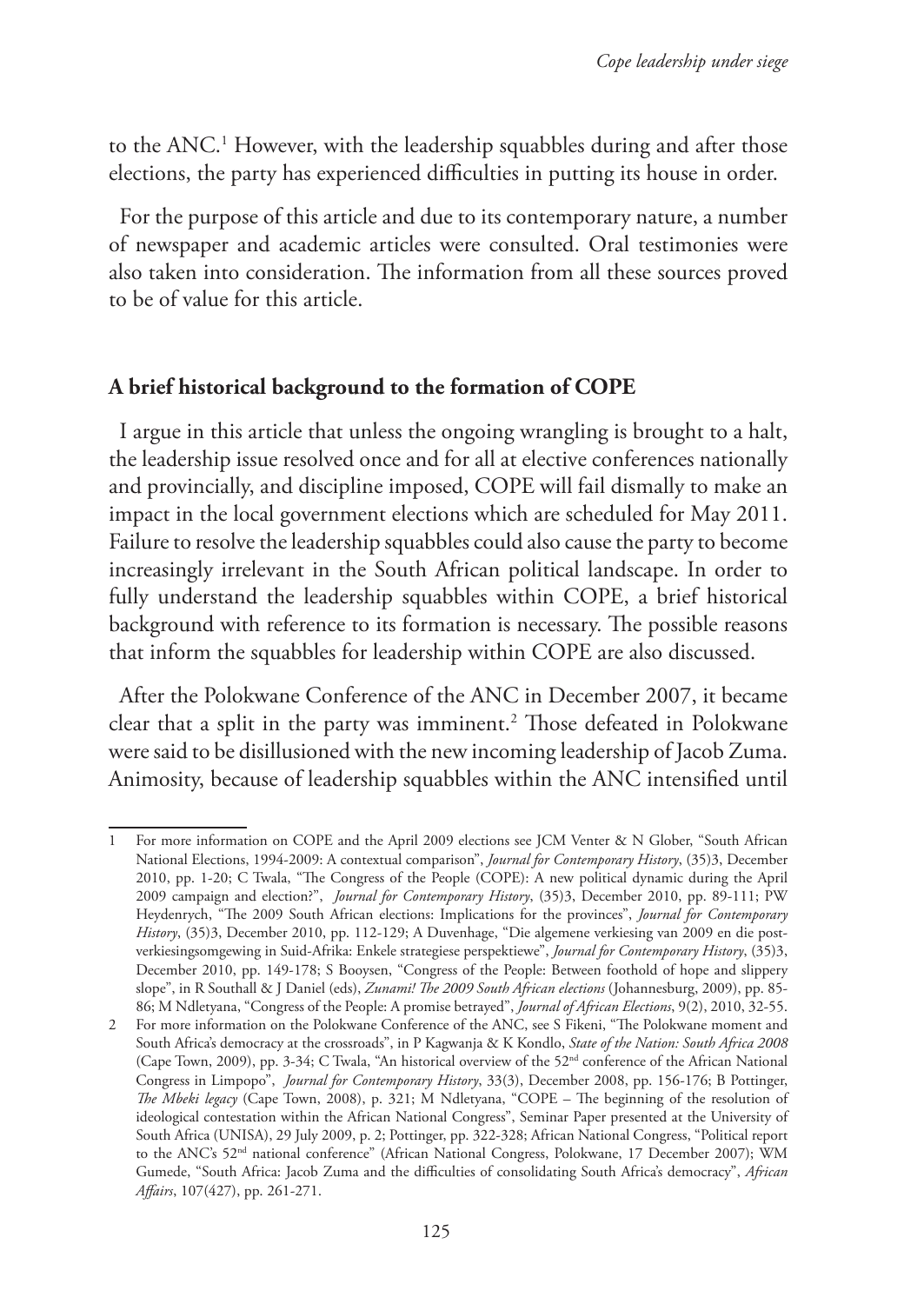mid-2008 when a proposal for the formation of a new political party came to the fore by those who were deemed to be dissatisfied with the leadership that had been chosen in Polokwane.3 When Lekota served 'divorce papers' on the ANC, it was clear that the ruling party, for the first time since 1994, faced an opposition coming from within its structure. The hosting of a successful convention in Sandton added fresh impetus to the politics of South Africa.4 With Zuma being what some termed a 'flawed candidate' for the presidency of the ANC and later President of South Africa, the country was receptive to a new party to begin to undermine the ANC's majority. L Piper and H Matisonn also explained that the emergence of COPE promised a more meaningful party pluralism and would be taking the pressure for democratic competition off the ANC's internal processes in the future.5 A Butler of the University of the Witwatersrand argued on a positive note that the formation of COPE provided a home for some of the most reviled Mbeki loyalists. It also made it easier for many Mbeki loyalists to remain in the ANC because desertions to the new party could be electorally dangerous.6 Political analyst, X Mangcu accepts political misjudgment of Lekota by stating: 7

 One of my biggest mistakes as a political commentator was a suggestion I made that the ANC ought to look to Mosiuoa Lekota as a successor to Mbeki. The argument was motivated by the following reasoning. For fifteen years the ANC had been run by individuals and factions that had spent the better part of their lives either in prison (as with Nelson Mandela) or in exile (as with Thabo Mbeki). While Mandela did a brilliant job in bringing us back from the precipice of racial conflagration and while Mbeki did his bit in trumpeting transformation, neither had experience of the mass democratic movement. South Africa, it seemed to me, needed a leader who would steer it away from Mbeki's racial nativism and the authoritarian leadership characteristic of the ANC's exile culture. I was warned by many in the ANC that I did not understand their organisation or Lekota. Apparently Lekota had ensconced himself in the bosom of Mbeki's power network… Lekota approached politics like a street fighter: brash, abrasive and outright rude. Once in a radio interview with John Perlman he called me a 'young man' who did not understand the ANC. Those were the days when he was still defending the ANC.

<sup>3</sup> M Gevisser, *Thabo Mbeki: The dream deferred* (Jonathan Ball Publishers, Johannesburg, 2009), p. 334.

<sup>4</sup> R Louw, "Suspension of Mosioua Lekota is certain to lead to split in ANC and possible formation of new party", *Southern Africa Report*, 26(42), 17 October 2008, p. 1.

<sup>5</sup> L Piper & H Matisonn, "Democracy by accident: The rise of Zuma and the renaissance of the tripartite alliance", *Representation*, 45(2), 2009, p. 143.

<sup>6</sup> A Butler, "The African National Congress under Jacob Zuma", J Daniel, P Naidoo et.al., *New South African Review 1: 2010: Development or decline?* (Wits University Press, Johannesburg, 2010), p. 173.

<sup>7</sup> X Mangcu, *The democratic moment: South Africa's prospects under Jacob Zuma* (Jacana Media, Sunnyside, 2009), p. 119.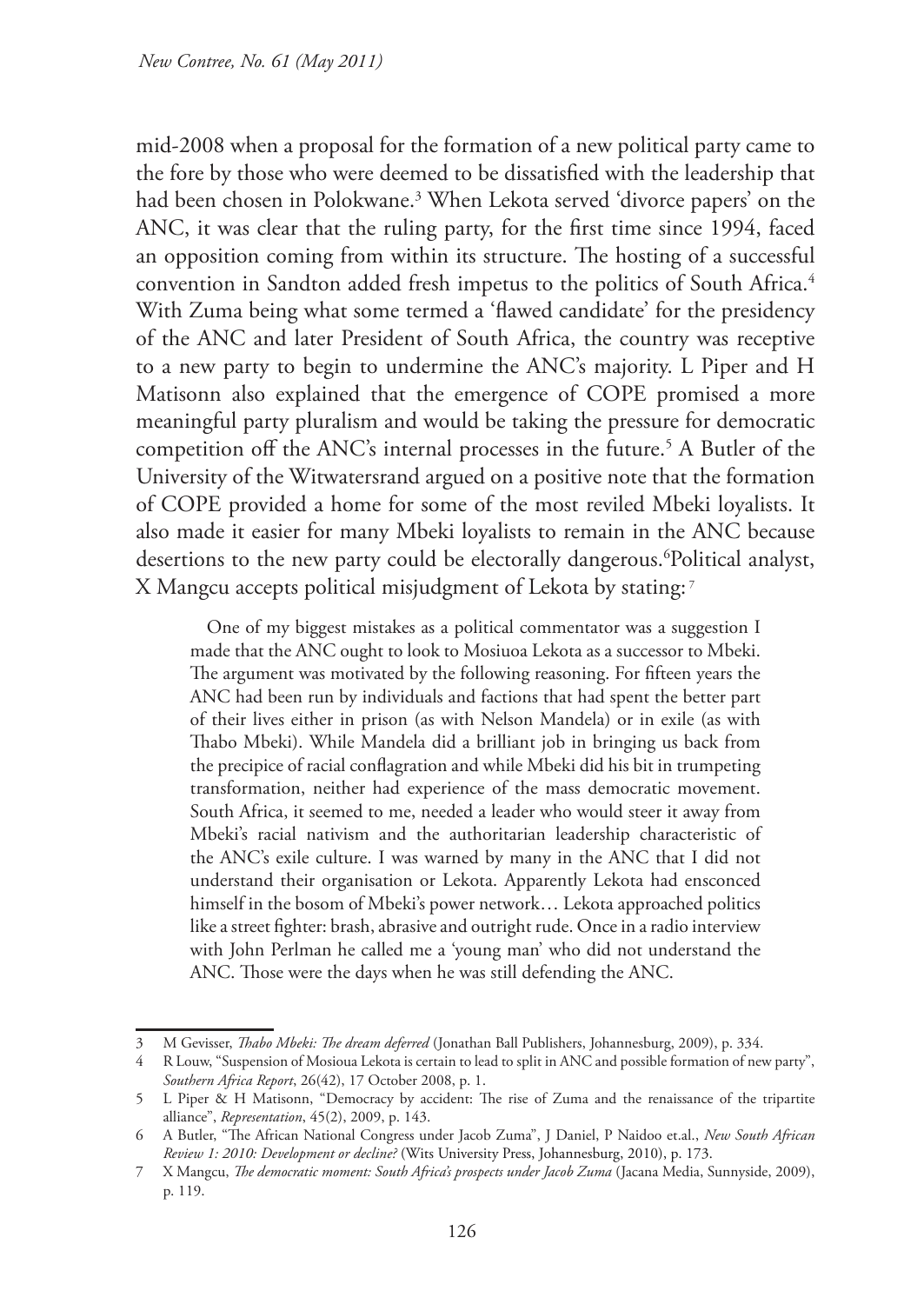The subject of the formation of COPE elicited academic debates from historians, politicians and political scientists alike. For example, I wrote the following about COPE's formation: "It remains to be seen whether COPE will not be a shapeless amoeba that picks up everything and everyone who has a gripe about Zuma's ANC."8

The recalling of Mbeki as the country's president was one other reason for the formation of COPE. R Kasrils, former Minister of Intelligence, wrote in the *Mail & Guardian* that the formation of COPE was a result of the ANC leadership's failure to heal wounds and build unity after the Polokwane conference. He accused the new leadership of being vicious and relentless in humiliating and marginalising anyone perceived to have been in the so-called Mbeki camp.9 After Lekota had served the 'divorce papers' on the ANC and the formation of COPE was on the cards for those disgruntled ANC members, it was interesting to monitor the differences between COPE and the ANC.10 In essence, the leadership of COPE had to convince the supporters at odds with the ANC not to stay and fight the party from within. Although a new party was necessary to highlight the ANC's faults, the supporters needed to be convinced about the fundamental differences between the new party and the ANC. This was a dilemma with which any party breaking away from the ANC was confronted.11

The formation of COPE was welcomed as an indication of the maturity of democracy in South Africa. It was launched on 16 December 2008, was heralded as the alternative party to the ANC and promised to contest the April 2009 election. The launching conference was held at the University of the Free State in Bloemfontein. About 3 000 delegates attended the conference.<sup>12</sup> The leadership squabbles that had confronted the ANC before the launch of COPE are still being experienced by the leadership of this party. I contend that this is due to the fact that most of COPE's members and leaders came from the ANC; perhaps they brought their past differences with them to the

<sup>8</sup> C Twala, "The formation of the Congress of the People (COPE): A realistic challenge to the ANC?" *Journal for Contemporary History*, 34(2), June 2009, p. 126.

<sup>9</sup> *Mail & Guardian*, 17-23 October 2008. See also S Booysen, "Congress of the People: Between foothold of hope and slippery slope", in R Southall and J Daniel (eds), *Zunami! The 2009 South African elections* (Jacana Media, Johannesburg, 2009), p. 87.

<sup>10</sup> R Louw, (ed.), "Suspension of Mosioua Lekota is certain to lead to split in ANC and possible formation of new party", *Southern Africa Report*, 26(42), 17 October 2008, p. 1.

<sup>11</sup> C Twala, "The formation of the Congress of the People (COPE)…" *Journal for Contemporary* History, 34(2), June 2009, p. 127.

<sup>12</sup> *The Times*, 19 December 2008; *Sunday Times*, 2 November 2008; R Louw, (ed.), " 'Rainbow' COPE launches and girds itself for elections", *Southern Africa Report*, 27(1), 9 January 2009, pp. 2-3.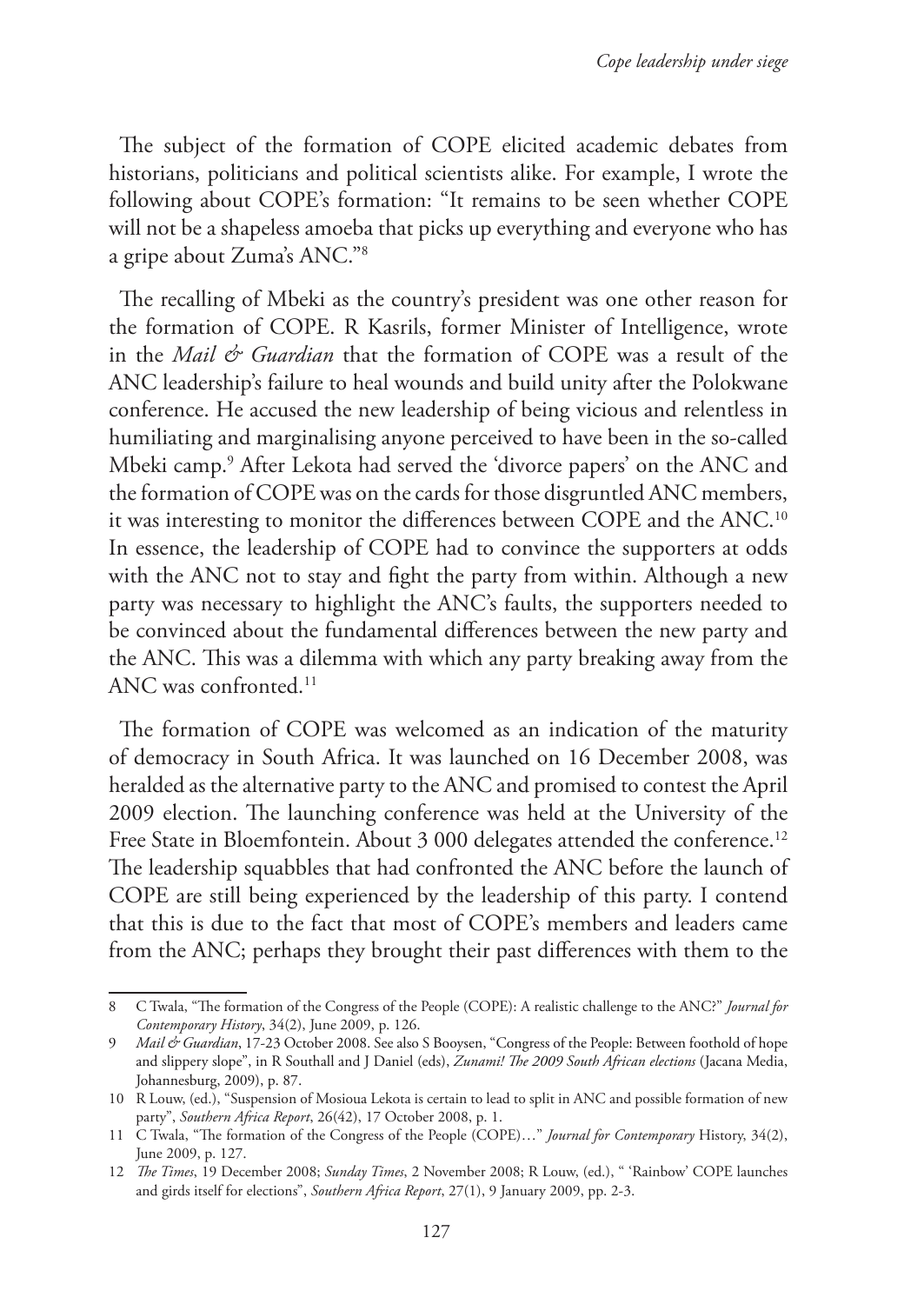new party. Without doubt, the advent of COPE kept the ANC's leadership on its toes. It became clear that the latter was going to be challenged by a new party comprising people who came from its ranks.

It should be noted that the advent of COPE had an immediate impact upon the South African public, as well as on the ANC. The ANC was confronted with a situation in which it had to counter COPE's activities, as well as defend itself against the allegations made against it, of being a party allegedly promoting corruption. Furthermore, L Piper and H Matisonn argue that through the emergence of COPE, changes in the South African political landscape have been matched by a concern over the future of the country. According to them, much of this has to do with the character of Zuma as a leader, because over the last few years he has been portrayed in the public realm as a corrupt politician, directly involved in receiving money from the French arms manufacturer, T Holdings. Indeed, his financial adviser, S Shaik, was convicted on corruption and fraud charges in 2007 for payments he and his companies had made to Zuma. Piper and Matisonn further argue that Zuma has also been portrayed as a misogynist, both for being a traditional Zulu patriarch (as evidenced by his polygamy), and by charges of rape that had been brought against him in 2006 by a 31-year-old family friend with whom he admitted to have had sex.<sup>13</sup> Zuma's ascendance to the presidency of the ANC and later of the country was seen by Piper in terms of personalitybased politics which led to the formation of COPE.14

### **Possible reasons for the leadership squabbles within COPE**

### *Policy differences or principles?*

Essentially, the challenge COPE faced from the start was that it was not formed because of differences around policy and principles but out of anger at the events at Polokwane when ANC 'president', T Mbeki, and those who supported him, were defeated and subjected to a barrage of insults. Therefore, the policies presented by COPE to the electorate ahead of the April 2009 general elections did not differ significantly from those of the ANC.15 It was

<sup>13</sup> L Piper & H Matisonn, "Democracy by accident…" *Representation,* 45(2), 2009, p. 145. For more information on this see also A Feinstein, *After the party: A personal and political journey inside the ANC* (Jonathan Ball Publishers, Johannesburg, 2007), pp. 208-236.

<sup>14</sup> L Piper, "The Zuma watershed: From post-apartheid to post-colonial politics in South Africa", *Representation*  42(2), 2009, pp. 101-102.

<sup>15</sup> *The Herald*, 3 May 2010.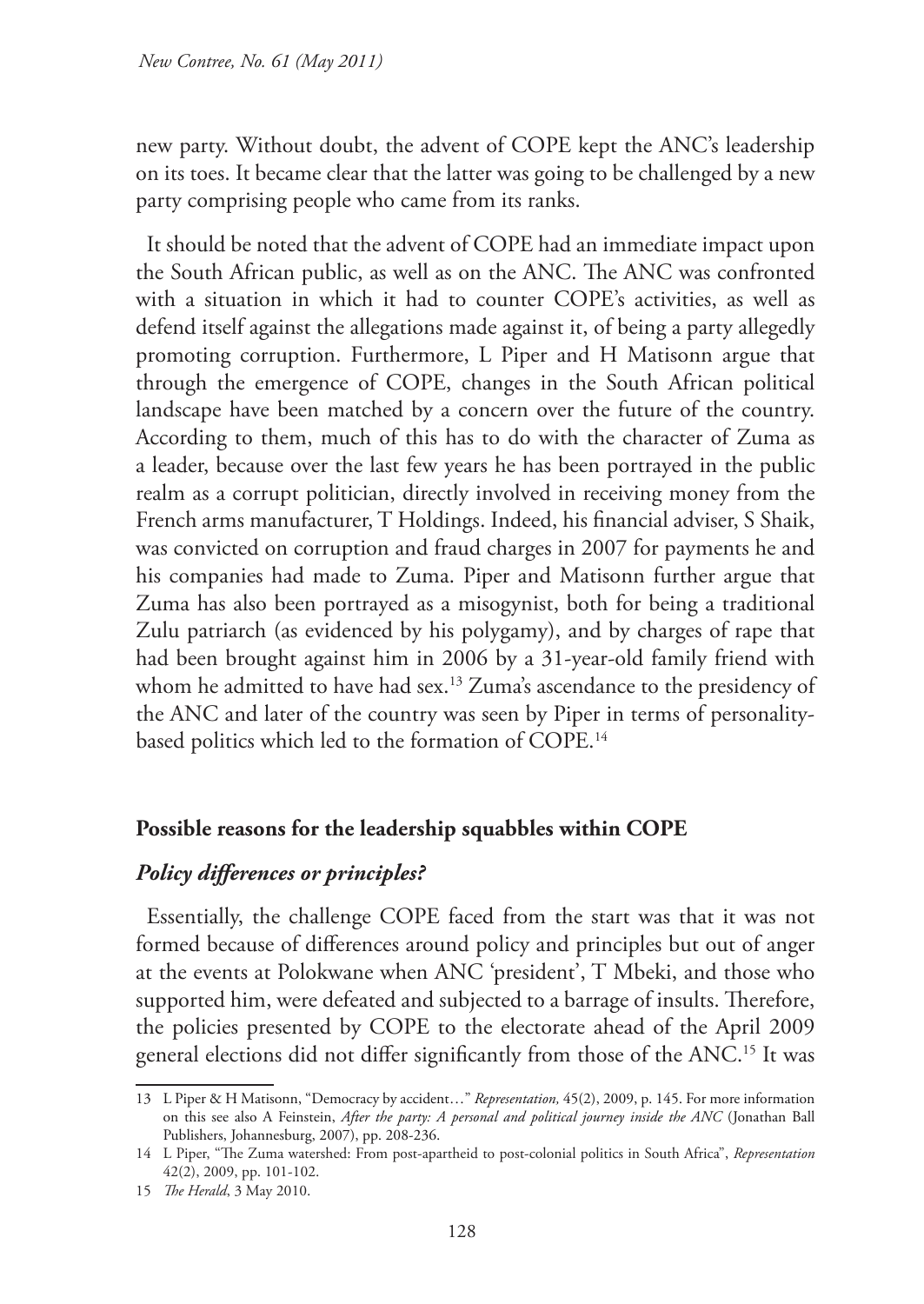clear that COPE's 'fragile' ideological foundation made it vulnerable. From the outset, COPE never clearly distinguished itself from the ANC. COPE was accused by the ANC of trying to hijack its identity and traditions. Reference was made to the fact that COPE had accused the ANC of having deviated from the Freedom Charter and that it suddenly was becoming an anti-corruption champion.16 Ironically, some of COPE's leaders were at some point in the ANC leadership and in governmental positions.17 Therefore, I opine in this article that until such time that COPE presents clear policies that set it apart from the ANC, leadership squabbles will continue because members who joined the party left the ANC because of the struggle for leadership positions, an action which later resulted in the recalling of Mbeki as the country's president. In short, there were arguments that some members of COPE brought these 'bad' habits with them into the new party. As indicated above, without a clearly defined ideological identity, COPE remained in the shadow of the ANC and was likely to inherit the ruling party's culture of bitter leadership battles.<sup>18</sup>

## *Reverend Dandala's presidential candidacy*

The main problems within COPE continued when the Rev'd. M Dandala<sup>19</sup> became COPE's presidential candidate during the April 2009 elections. Parachuting Dandala into this position was an attempt to quell the leadership squabbles between Lekota and Shilowa. Dandala was regarded as a 'political outsider'.20 Although the political analysts and commentators welcomed the move of bringing in Dandala to neutralise the leadership squabbles within the

<sup>16</sup> Lekota and his supporters claimed that the post-Polokwane leadership of the ANC, through their utterances and actions, digressed from the Freedom Charter. The enmity between the COPE founder members and the ANC was not about whether the Freedom Charter was good or bad as in 1959 when the Africanists broke away from the ANC, but whether the ANC had deviated from policy. For more information on the 1959 events, read T Lodge, "The Pan-Africanist Congress, 1959-1990", in I Liebenberg, F Lortan, et.al., *The long march: The story of the struggle for liberation in South Africa* (Penrose Book Printers, Pretoria, 1994), pp. 104-124.

<sup>17</sup> *Citizen*, 4 June 2010.

<sup>18</sup> COPE was deliberately launched as a fresh, young and progressive alternative to the ANC, but unlike the ANC, the party had no struggle roots. The name, Congress of the People tried to evoke the 1956 Freedom Charter. This was an effort to erase perceptions that the party had been founded because of sour grapes over the ousting of Mbeki. See *Star*, 28 May 2010.

<sup>19</sup> On 23 February 2009, the COPE CNC finalised the process of the selection of its candidate for the position of President of the Republic of South Africa. Dandala was an experienced leader of the Methodist Church and civil society.

<sup>20</sup> Although the leadership of COPE supported the presidential candidacy of Dandala, there were mixed feeling by the party's members about this. Dandala was viewed as an imposed leader who had no background concerning the founding principles of COPE.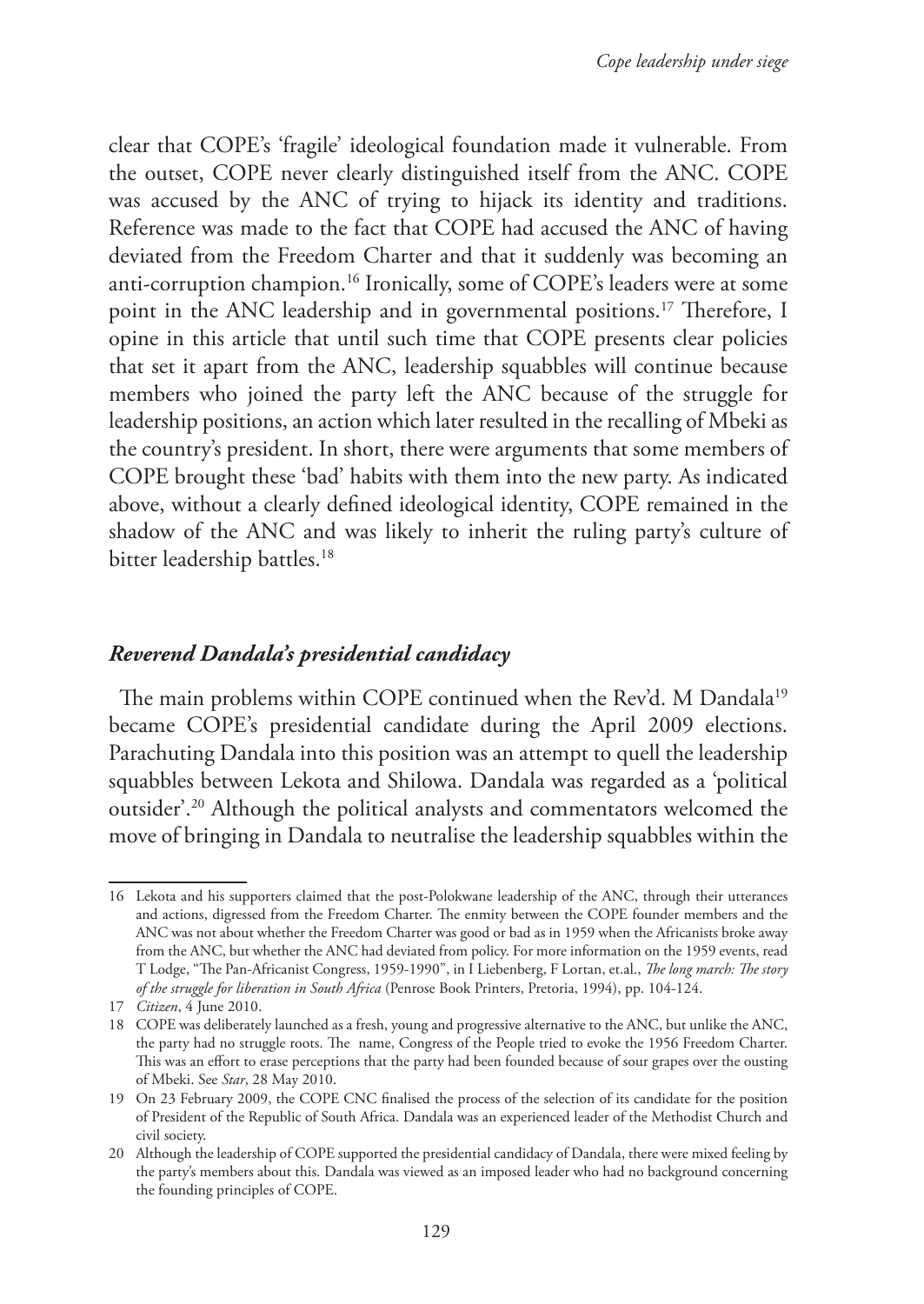party, this move was interpreted by Lekota and his supporters as 'a motion of no confidence' in his (Lekota's) leadership. Some arguments posed by both political analysts and commentators was that when Dandala was made the presidential candidate of the party, Lekota should have stepped aside, but this did not happen because he continued being president of the party. Despite the availability of Dandala as a presidential candidate, Lekota's ambitions to lead the party continued.<sup>21</sup>

It may be argued that the above was going to assist Lekota in protecting his political integrity because it was clear that if he were to continue leading the party, Shilowa's supporters would resist. For example, Mangcu argued that by accepting the presidential candidacy of COPE, Dandala confirmed that he was at the forefront of those who lost with Mbeki at Polokwane. Therefore, Dandala had to put up a political fight against a formidable competitor such as Zuma. It was clear from the outset that this parachuting of Dandala into the leadership position was not going to be sustainable. The battle for leadership continued when shortly before the election campaign Lekota announced that the election posters and the ballot papers would carry his face instead of Dandala's.<sup>22</sup> Without doubt, this announcement further complicated matters as it was not clear to the electorate as to who really represented COPE. Thus, COPE entered into an election race without a clear message about who was ultimately in charge, Lekota or Dandala.

Image 1: The cartoon below depicts the struggle for leadership within COPE.



Source: *The Times*, 14 July 2009

<sup>21</sup> S*owetan*, 18 June 2010.

<sup>22</sup> X Mangcu, *The democratic moment* …, (Sunnyside, 2009), pp. 121-122.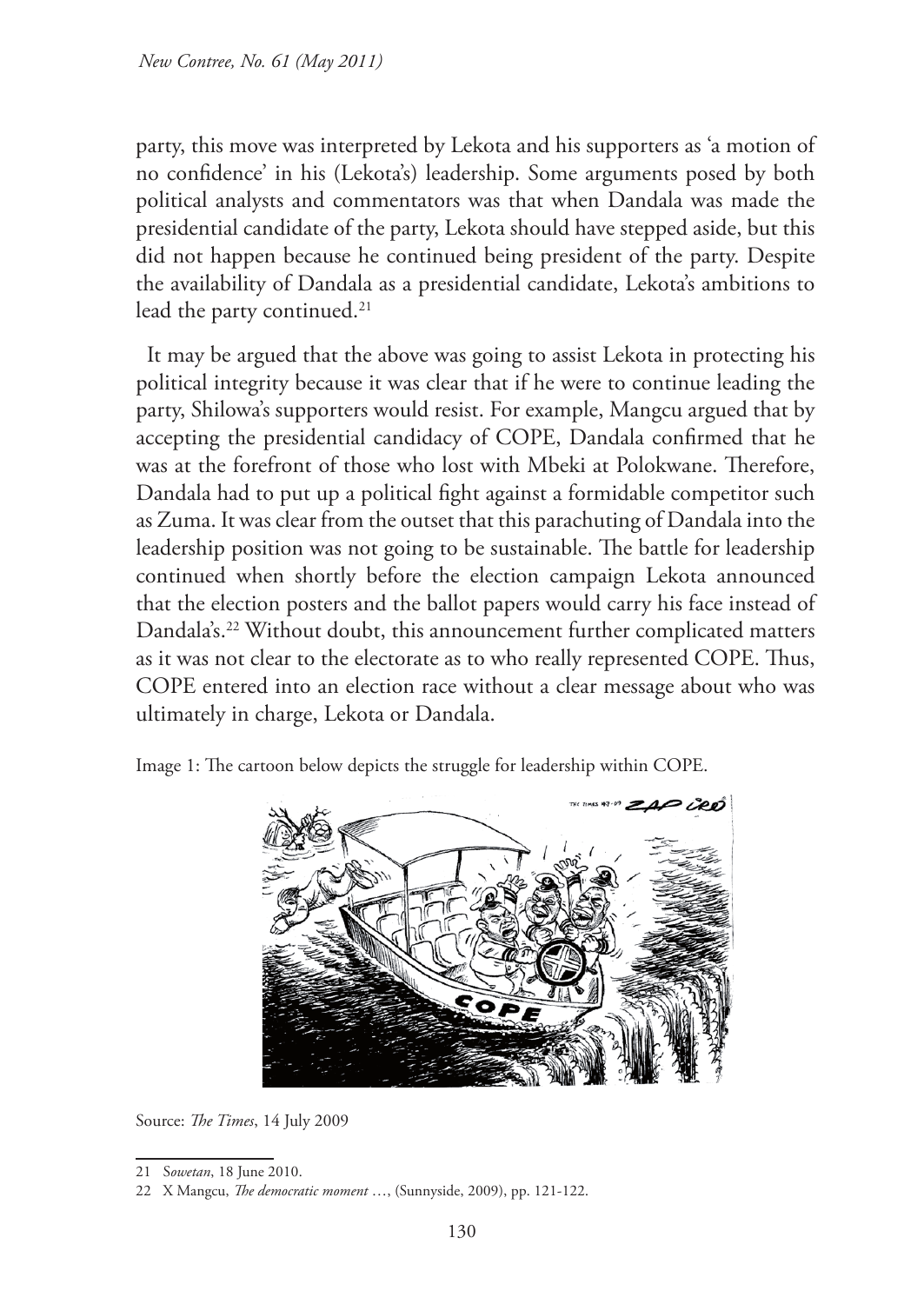It is, however, interesting to note that prior to the April 2009 elections, COPE's leaders did not call one another names as has been the case shortly before its policy conference. During this period, COPE was projected as the party that could 'save the ANC from itself' and save South Africa from oneparty domination.<sup>23</sup> Perhaps this was an attempt to present a united front against the ANC, whilst at the same time the leaders were harbouring hatred for one another. After the April 2009 elections, it became clear that there existed two factions within COPE; namely, one that supported Lekota and the other in favour of Shilowa. Without doubt, these two distinct groupings within COPE led to its polarisation. It was also unclear as to why these two leaders would be at each other's throats if they both subscribed to the vision of COPE. It may be argued that the clash between these two leaders was a personal one underpinned by the struggle for leadership of the party.

Although the party managed to garner about 1,3 million votes during the elections, cracks became evident. In the main, the battle was about who controlled COPE. On the one hand, there were arguments that Dandala, as the leader of the party in Parliament, was to have more say in the party's affairs. On the other, there were arguments that Lekota as the party's President should be in control. In that confusion, there were other supporters of the party who backed Shilowa as the leader who could take over from Lekota as President during the party's elective conference which was scheduled for the beginning of 2010.

# *The problems with the holding of the party's conference and continued mudslinging by leaders*

On Monday 26 April 2010, the Congress National Committee (CNC) had intended to hold a special meeting to discuss, amongst other things, the question of holding a conference towards the end of May. The meeting had to be called off because members did not form a quorum. It was not surprising when members such as P Dexter, H Ndude and S Ngonyama who were said to be siding with Lekota, did not attend. These members allegedly heard about a plot to pass a vote of no confidence in Lekota during the planned meeting.<sup>24</sup> Their absence from the meeting led to the meeting being cancelled. A Mda

<sup>23</sup> R Southall, "The Congress of the People: Challenges for South African democracy", *Representation*, (45)2, July 2009, pp. 173-190.

<sup>24</sup> *The Times*, 30 April 2010.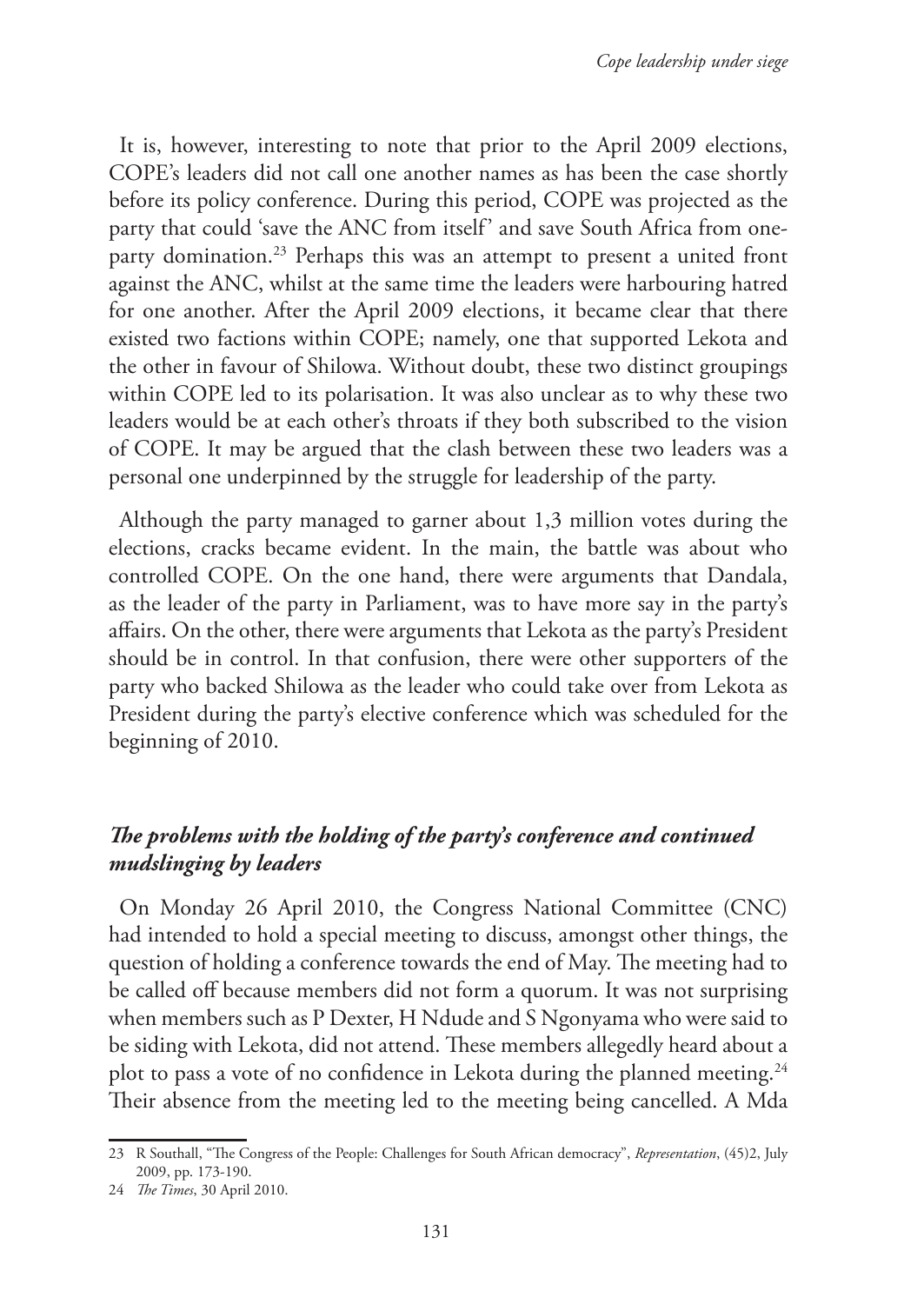of the COPE Youth Movement stated the following about non-attendance at the meeting: 25

Lekota has consistently dispatched SMSes to influence members not to attend the meeting of the special CNC on Monday April 26, 2010. COPE Youth Movement also notes that Ndude, Ngonyama and Dexter, who have failed in executing their tasks, became champions of anarchy unleashed by Lekota to undermine the integrity of Lobe. Lekota is unleashing a 'mafia and thug approach' every time he does not get his way.

By 4 October 2009, Shilowa issued a conciliatory statement when he addressed the party's two-day strategy workshop at the Aloe Ridge Hotel, Muldersdrift. He remarked: 26

As COPE followers, we should leave our ANC baggage of infighting and factionalism behind and focus on our new organisation. Don't reinvent the wheel for your own sake. We don't to look like the ANC… Let's not be internally focused. Our own internal issues should not generate negative publicity for the party.

Besides the above-mentioned problems, in an attempt to prevent Shilowa from contesting the party's presidential portfolio, Lekota alleged that there were financial irregularities with funds allocated to the party by Parliament. Shilowa was accused of mismanaging the party's funds. The persistence of internal problems such as the alleged misuse of party resources, poor financial control, weak administrative systems, an ineffective infrastructure and weak disciplinary systems, suggested a lack of authoritative leadership, either collectively or in the individuals at leadership level, to improve the situation.

Lekota was also prepared to ask the Auditor-General, T Nombembe, to be a state witness in any case arising from what he alleged to be the disappearance of millions of rand from COPE's parliamentary funds. Lekota argued that Shilowa failed to account for about R20 million in the parliamentary funds. The R20 million had been entrusted to Shilowa by the Independent Electoral Commission (IEC) as COPE's share of funding made available to parties represented in Parliament by the National Treasury.

Although the issue of alleged mismanagement of COPE's funds proved to be important, the two leaders were in a life-and-death struggle over the leadership of the party. The move by Lekota to force Shilowa to account for

<sup>25</sup> *Sowetan*, 28 April 2010.

<sup>26</sup> *The Times*, 5 October 2009.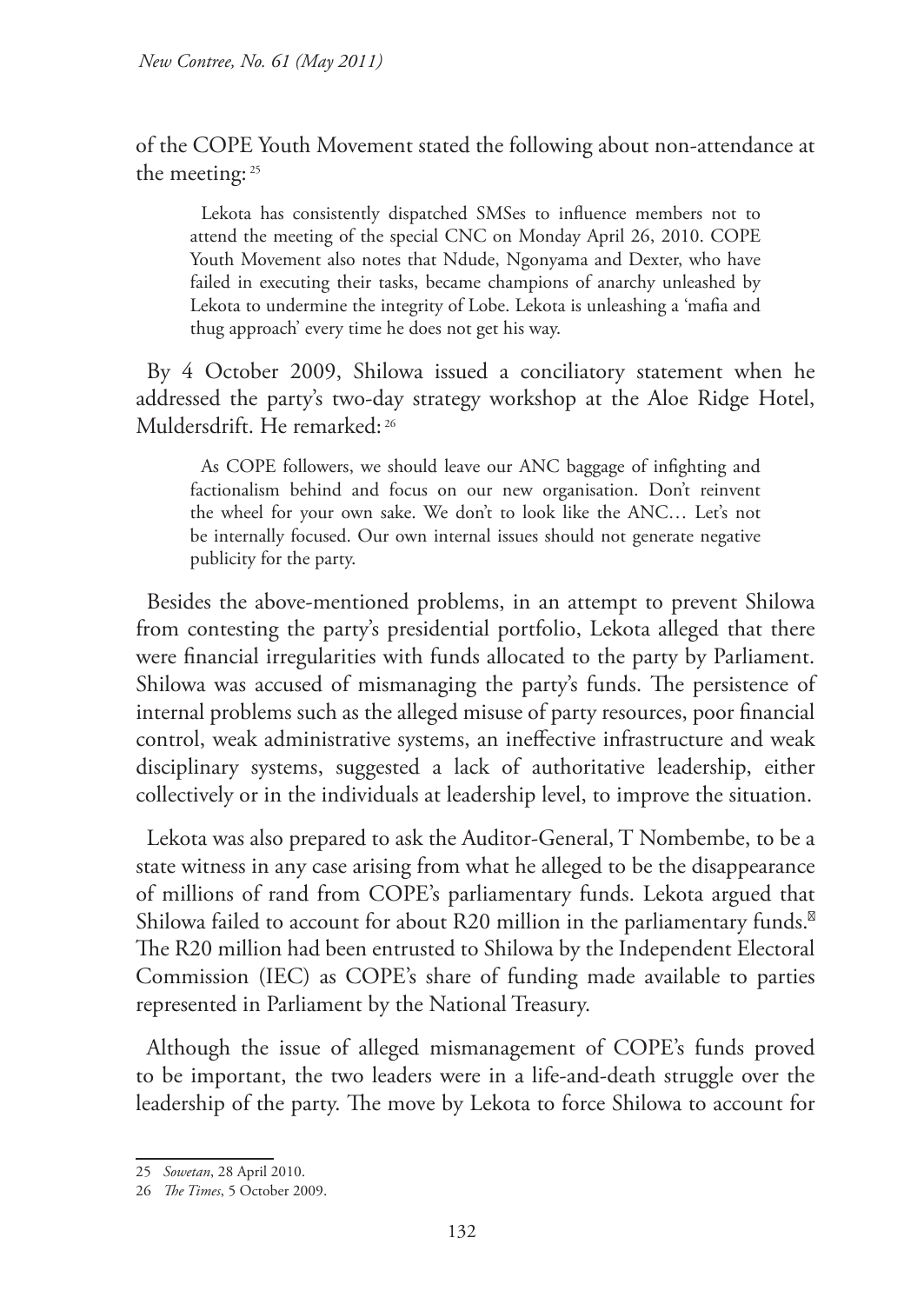the funds was propelled by the fact that A Louw of the Cape Town firm Visser Louw Professional Accountants made an affidavit that confirmed that he had been asked by Shilowa to audit the party's books. Louw explained the following about his situation as an auditor: 27

I was employed only at the beginning of March, but noticed that in my appointment letter, Shilowa had backdated my appointment to 1 June 2009. I realised that should I remain silent on this matter, it will appear as if I performed certain auditing functions from that date, when in truth and in fact, I did not perform these functions at that stage. I rejected the appointment on that basis and agreed to do an internal audit of the accounts since the inception of Cope, but not on a backdated basis, although it included the review of accounts backdated… The invoice I was asked to submit would have created the same false impression and would have defrauded to pay for work that was never undertaken.

On 29 April 2010 COPE's leaders in Parliament, Dandala and Lobe came out against the call by Lekota for a forensic audit of the party's parliamentary finances. In a joint statement Dandala and Lobe defended Shilowa and dismissed Lekota's claims indicating that the CNC was aware of the concern over parliamentary funds and that the audited statements were being prepared.28 Faced with possible disciplinary charges for publicly attacking Shilowa, Lekota chose to apologise for questioning the integrity of his colleague during or before a meeting of COPE's national committee.<sup>29</sup>

The above act by Lekota of accusing Shilowa of the mismanagement of the party's funds was interpreted as an attempt to discredit him. When these allegations emerged, Shilowa was abroad. Shilowa's group also retaliated by indicating that Lekota had made a R3 million claim against COPE for work done by a printing company known as the 'Black Sheep Concepts'. The company was said to have close ties with Lekota. It was alleged that Lekota wanted to render COPE bankrupt for not being able to hold a conference. The allegations were denied by Lekota who argued that it was a smear campaign intended to oust him from his position as President of the party. Supporters of Lekota however, accused Shilowa of trying to divert attention from allegations that he was using funds allocated by Parliament for constituency work to run his election campaign.<sup>30</sup>

<sup>27</sup> *Star*, 11 May 2010.

<sup>28</sup> *Sowetan*, 30 April 2010.

<sup>29</sup> R Louw, (ed.), "COPE's Lekota-Shilowa rift destroying concept of opposition alliance and helping to keep SA a one-party dominant state", *Southern Africa Report*, (28)18, 7 May 2010, p. 2.

<sup>30</sup> *The Times*, 26 May 2010.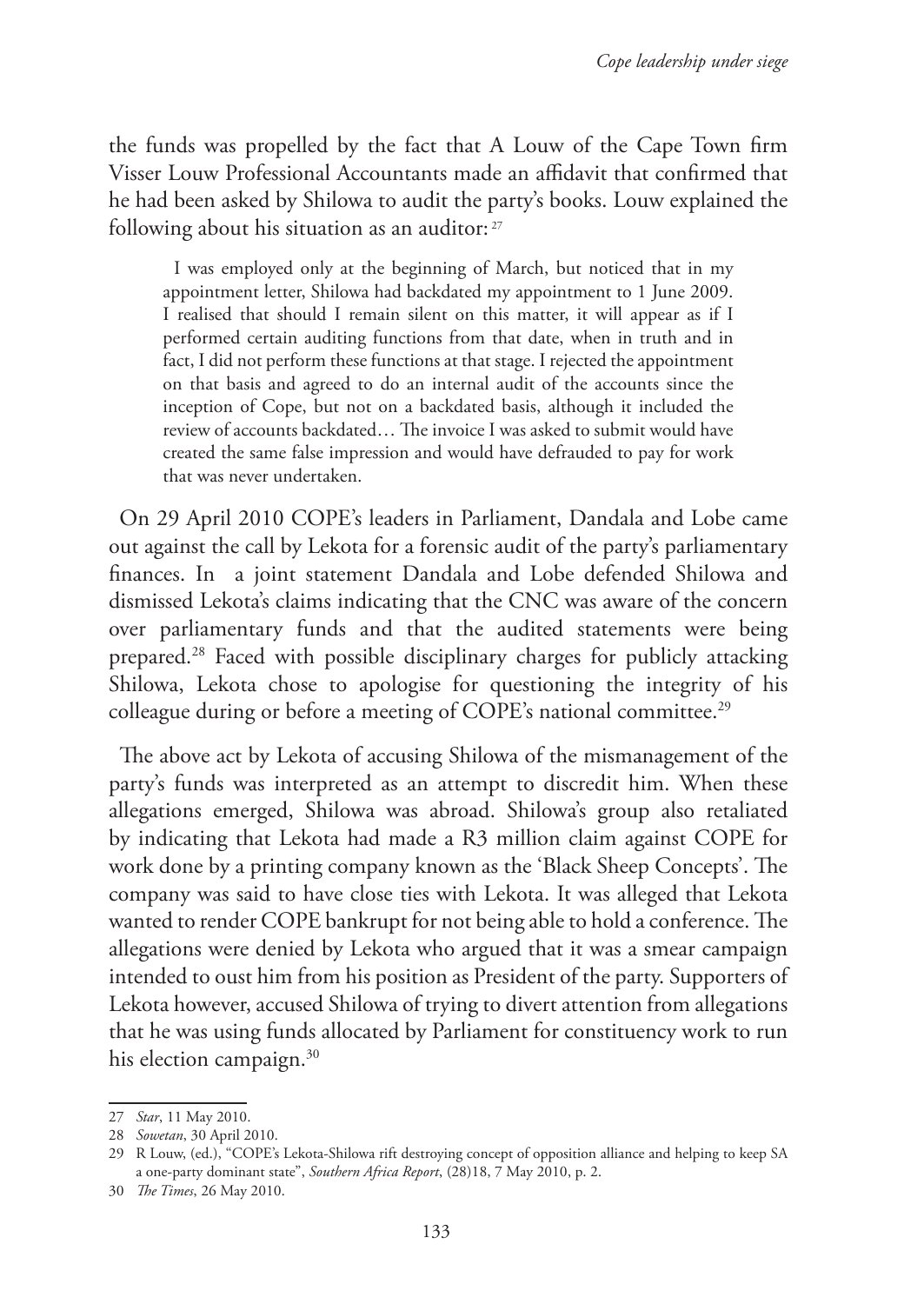As if the above accusations levelled against Shilowa were not enough, Lekota further declared that Shilowa awarded a R580 000 contract to a company, C-Yoyo Logistics, owned by the COPE Youth Movement Secretary, M Booi, who was said to be in a key position in campaigning for Shilowa to become President of the party. Lekota claimed that the contract was awarded without any tendering process having been followed.<sup>31</sup> The above-mentioned contract money included thousands spent on 'branded carpets', picture frames, leather couches, banners, gold-plated name plates and coffee tables. Lekota also alleged that the campaigns against him were part of a move to remove him from the party's presidency to cover up the alleged irregularities by Shilowa.<sup>32</sup>

The matter was complicated further by the release of a report from Mazars Audit and Accounting firm. This report cleared Shilowa of any wrongdoing in as far as the party's funds were concerned. The report indicated that the funds had been spent for the purposes authorised.<sup>33</sup> However, the auditor's report was rejected by Lekota who viewed it as a cover-up for Shilowa's acts. Lekota's attack on Shilowa and the spirited reaction it drew, clearly indicated that the party was in serious disarray, riven by faction fighting and personality clashes.

Besides having other senior members of the party supporting Shilowa, the COPE Youth Movement also endorsed him as the preferred candidate to lead the party. The movement blamed Lekota for the failure of the party to attract members who initially sympathised with the group that had broken away from the ANC to form COPE. They also blamed him for failing to lure some of his former colleagues in Mbeki's administration, who had initially endorsed the formation of COPE. This was an indication that the whole COPE idea hinged on the argument that Mbeki had been ill-treated by the ANC who unilaterally dismissed a sitting president without the voters having a say. Lekota was also blamed for securing funding from the Afrikaans business communities, a campaign which yielded little results, but served to isolate black funders because the party became associated with the Afrikaner business people. Lekota's decision to pay homage to the slain Afrikaner

<sup>31</sup> R Louw, (ed.), "COPE in the struggle for power between Lekota and Shilowa", *Southern Africa Report*, 28(17), 30 April 2010, p. 6.

<sup>32</sup> *Sowetan*, 30 April 2010; *Rapport*, 9 May 2010.

<sup>33</sup> *Sowetan*, 8 June 2010.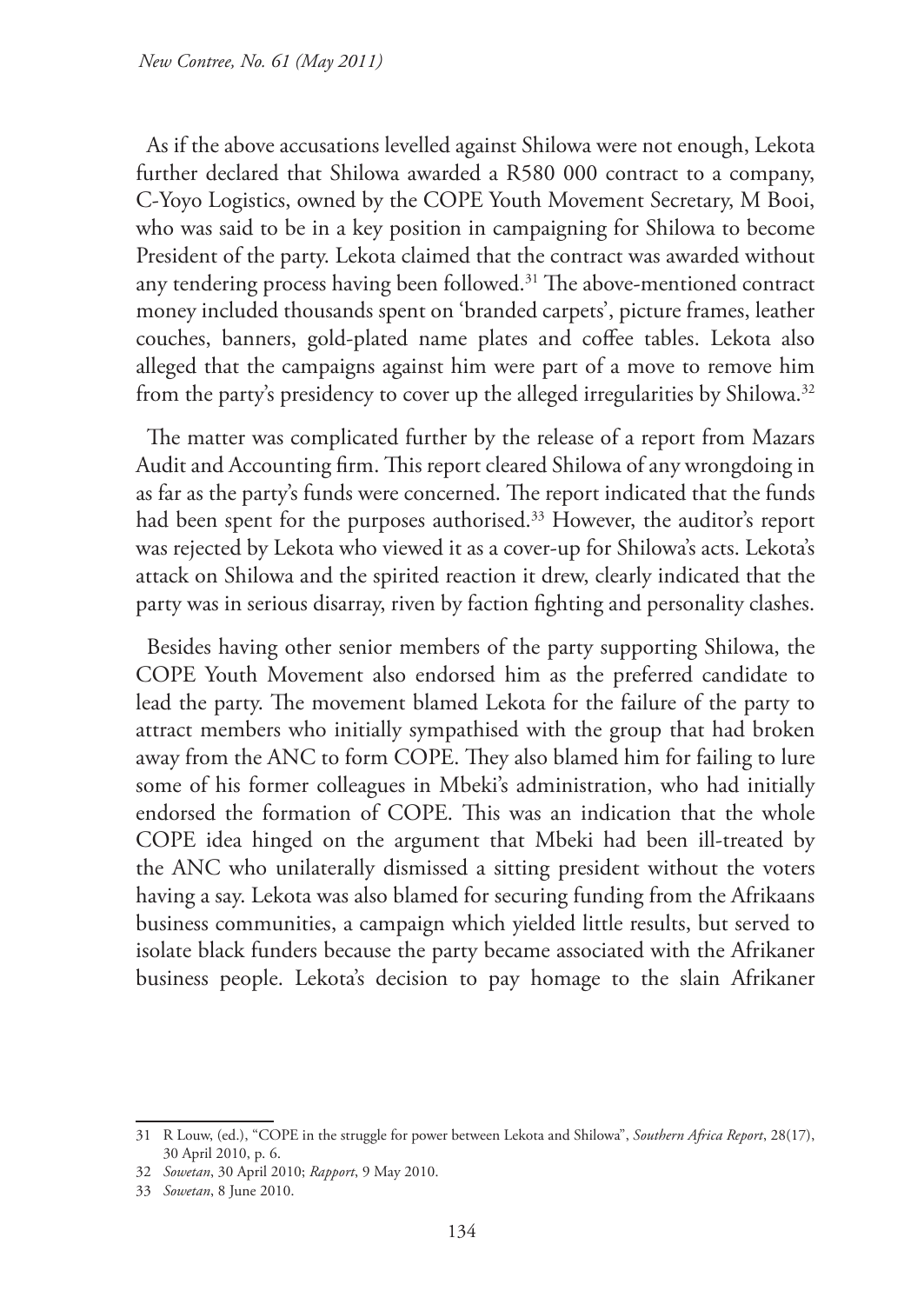Weerstandsbeweging (AWB)<sup>34</sup> leader, E Terre'Blanche, was also negatively interpreted by the youth movement and cost him politically.<sup>35</sup>

On 1 and 2 May 2010, through Lekota's instructions, the CNC convened a meeting in Johannesburg with the aim of ironing out leadership issues. Surprisingly, this meeting was called while Shilowa was still in Japan on a birthday holiday. As early as Friday 30 April 2010, COPE structures in KwaZulu-Natal threw their weight behind Lekota when they called for Shilowa's suspension due to allegations of financial mismanagement. The chairperson of the party's South Coast region, B Khusi, stated: 36

It's an allegation, if he's got nothing to hide; he must step down as chief whip and accounting officer, pending an investigation. This must be done before the conference… If the comrade is guilty, he must be expelled.

On the other hand, N Gqomo, the Eastern Cape provincial leader remarked  $that·37$ 

Any call for the suspension of Shilowa is wrong; it is disingenuous and uncalled for. We are talking here about an angry president, a paranoid president who is scared of contestation. COPE is not a one man led party such as the UDM.

The above two statements by the provincial leaders of COPE clearly show that the party was in crisis. The impression given by these two leaders indicate that the party was divided into two factions. It was therefore up to Lekota and Shilowa to reconcile in order to save the party from further divisions. However, from these leaders, no one wanted to bow down or reach a compromise. The following section addresses the controversial May 2010 policy conference and clearly highlights the issue that a compromise was far from possible.

<sup>34</sup> The Afrikaner Weerstandsbeweging (AWB) is a South African white separatist movement founded on 7 July 1973 by conservative Afrikaners in Heidelberg. Since its inception, the AWB has attracted criticism from the liberal anti-apartheid activists. The AWB's founding members included Eugene Terre'Blanche who subsequently occupied the post of leader until his assassination in 2009. The AWB's origin lay in an earlier right-wing party, the Herstigte Nasionale Party which vehemently opposed the reforms of the Apartheid government from1966 onwards. For more information on the AWB see H Kotze & A Greyling, *Political organizations in South Africa: A-Z*, (Tafelberg Publishers, Cape Town, 1994), pp. 97-102.

<sup>35</sup> *Sowetan*, 16 April 2010.

<sup>36</sup> *Sunday Times*, 2 May 2010.

<sup>37</sup> *Sunday Times*, 2 May 2010.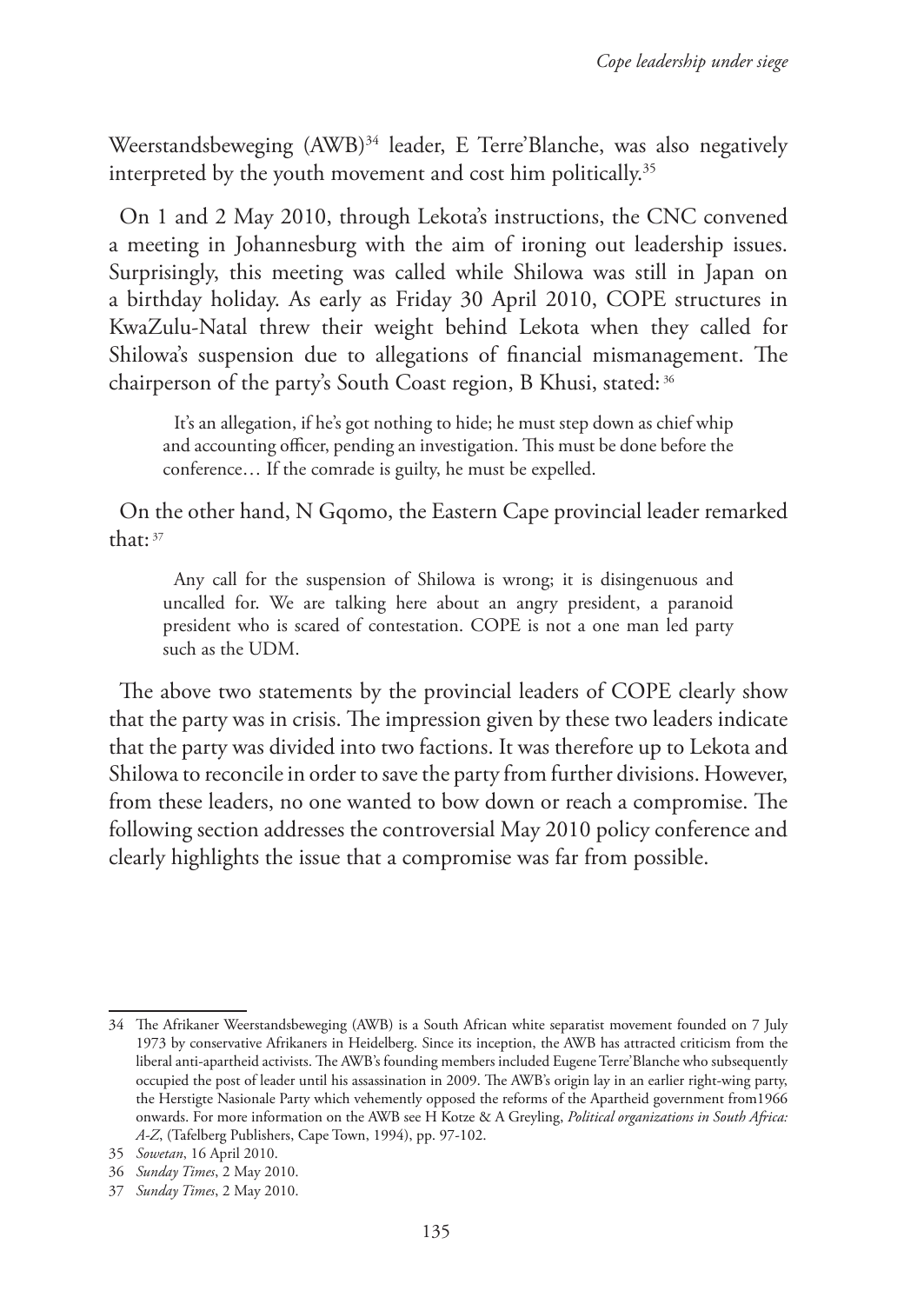### **The controversial May 2010 policy conference**

COPE was meant to hold its policy conference at the St George Hotel near Pretoria on Friday 28 May 2010. This day, in fact, witnessed an unpredictable political drama due to the differences and tensions that existed between the party members. The Shilowa group turned the conference into an elective one.38 It had been apparent for weeks before the day of the conference that Lekota was on the political back foot in the race to become the first elected leader of the party. It was therefore convenient for the Lekota group to highlight *prima facie* irregularities in the process of auditing branches and memberships. These were, of course, legitimate concerns as the integrity of the elective conference would depend on a credible branch and membership verification process.<sup>39</sup> Equally, the Shilowa group downplayed the abovementioned concerns, possibly for their own political gain. This group wanted to proceed with an elective conference which would most likely see Shilowa emerge as party leader.

The Shilowa group insisted on holding the conference with the aim of it being an elective one, while the Lekota group indicated that the party was not ready to hold such a conference, and therefore called for its postponement.<sup>40</sup> The latter group argued the following against holding the conference: Firstly, of the 2 000 odd branches who were supposed to send delegates to the conference, half were said to have been disqualified because it was alleged that they were not properly registered. This meant that almost half of the 1,3 million COPE voters would be eliminated in matters of policy and leadership. For the Lekota group, the above reasons were justification enough to stop the conference from being a policy or an elective one. Against this backdrop, it was not surprising that the weekend of 27-30 May 2010 would end in a showdown between the two factions. In trying to address this problem, Lekota stated the following: <sup>41</sup>

This is a complicated issue. I have said before and will say it again: We, Shilowa, Lobe, Dandala and I are caretaker leaders until such time as we can say, with integrity that we were democratically elected. A true democratic process has not been implemented until now; we as a party were simply too

<sup>38</sup> Lekota's group wanted him as President, P Dexter as first Deputy President, J Killian as second Deputy President and S Ngonyama as General Secretary. The other faction wanted Shilowa in the top spot, C Lobe as first Deputy, M George as second Deputy and M Dandala as General Secretary. However, Dandala later resigned as a member of COPE.

<sup>39</sup> *Business Day*, 31 May 2010.

<sup>40</sup> *Sunday Independent*, 30 May 2010.

<sup>41</sup> *Sunday Independent*, 23 May 2010.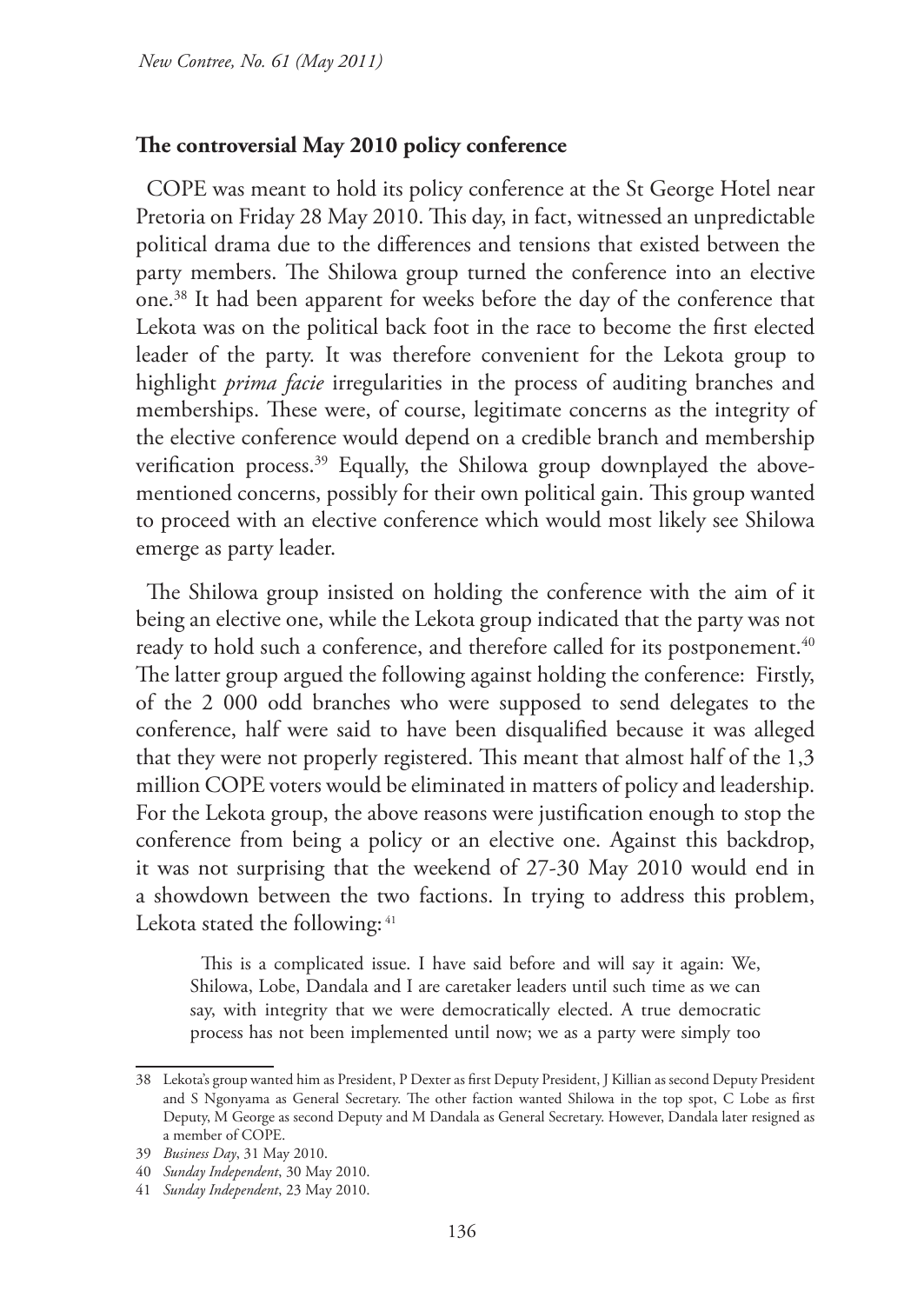young. This national congress was meant to put this matter to rest. However, in order to make this congress legitimate, democracy has to start in the branches and work its way up to the eventual leadership. If the branch audit process is flawed or biased, everything thereafter is flawed. We should not be having a congress to 'save face' or because we, as leaders, are too proud to admit we are not prepared.

Secondly, the CNC had failed to pass the budget before thinking about holding the conference. The party needed to get some funding before its plans for holding a conference could be facilitated. Lekota argued that after getting the funds, the treasurer should present the recommendations to the Congress Working Committee (CWC) first. According to Lekota, this was supposed to happen on Monday 24 May 2010 during the CWC meeting. Procedurally, this was to be approved on 27 May 2010, the day the conference was scheduled to start. Thirdly, Lekota lamented that COPE's audit procedure was in arrears and that that could lead to the party's funds being frozen. If the funds were frozen, it would be difficult to hold the conference.<sup>42</sup>

Although the above arguments by Lekota necessitated the postponement of the conference, a counter argument came from the Secretary-General of the party, C Lobe. Lobe was viewed by the Lekota group as a Shilowa supporter. The counter arguments that she advanced were regarded as coming from the Shilowa group, despite the fact that she spoke as Secretary-General of COPE. Lobe disagreed with Lekota when she stated: 43

The national leadership made a deliberate decision at the beginning of this year to steer the organisation towards this important milestone… In an unfortunate development, certain leaders of COPE have been making calls outside the organisation's structures for the congress to be postponed. Unacceptably, these calls were not made in a meeting of the national leadership convened last weekend… The books are being audited at head office and in parliament. Both processes are going smoothly. In fact the CNC has already approved, preliminarily, the treasurer's report that will serve next week in front of the congress.

The above mentioned verbal attacks were an indication that COPE was beset by internal organisational weaknesses and tensions instead of exercising a powerful political challenge to the ANC. In spite of the differences on the handling of the party members, such as the holding of the elective conference, COPE's future was being contested by forces that prioritised personal influence

<sup>42</sup> *Sunday Times*, 23 May 2010.

<sup>43</sup> *Sunday Independent*, 23 May 2010.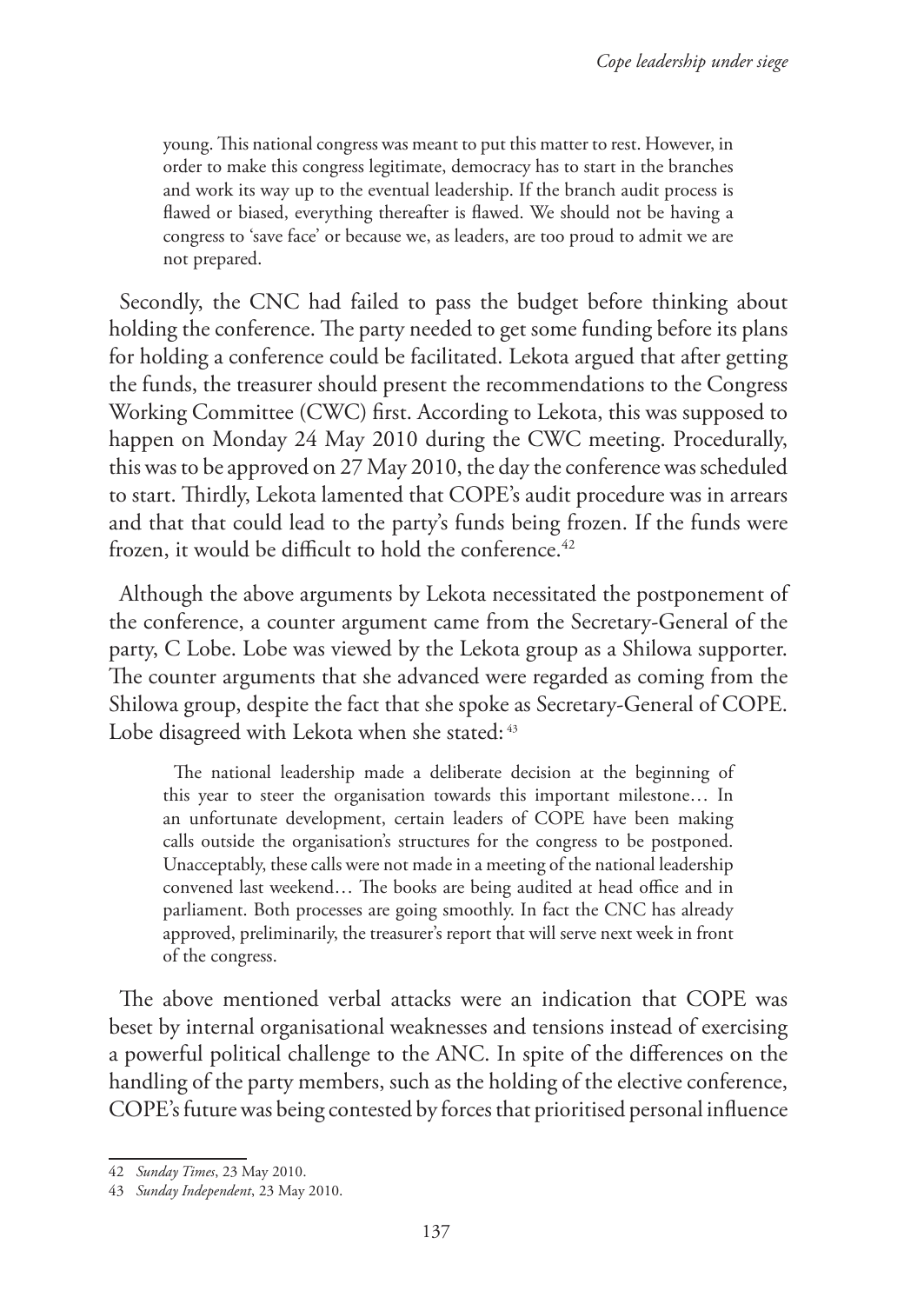and those that wanted to concentrate on building organisational power.

In a compromise bid to avoid court action to call off the planned conference, the CNC decided a week before the conference to focus the party's attention on policy matters rather than make it an elective one. A decision to save the party was reached by the delegates. The delegates recommended that both Lekota and Shilowa would remain in their respective positions until the elective conference in September 2010.<sup>44</sup> It was surprising that on Friday 28 May 2010, delegates voted to revert back to an elective conference. It was interesting to note that despite the refusal by Lekota for the conference to be held, the Shilowa group continued holding the purported policy conference. A vote of no confidence in Lekota and Dexter was declared. Shilowa, therefore, became the party's interim President.<sup>45</sup> To the surprise of many of Lekota's supporters, what was supposed to be a policy conference turned out to be an elective one. They argued that this was done to eject Lekota from the leadership position.<sup>46</sup> This prompted some in the Lekota group to accuse fellow members of luring them to an event which was, all along, intended to be an elective one.

Furthermore, it is interesting to note that both leaders, Lekota and Shilowa, were silent when COPE was being factionalised in their names. Questions to be asked are: What divided these two leaders as President and Deputy President of COPE? Was there any ideological or management conflict between Lekota and Shilowa? Even if COPE wanted to hold its elective conference in September 2010, it was clear that leadership squabbles would persist if the following were not defined: provision of the guidelines in the nomination process which should define parameters of lobbying; having membership numbers audited in order to avoid mushrooming of membership and branches just before an elective conference; an electoral body to be instituted in order to supervise the auditing of branches, nominations and elections because these two factions cannot be referees and players at the same time. However, the above did not happen and COPE experienced further leadership squabbles because the policy conference never took place in September 2010.

The public discord was not only between Lekota and Shilowa. Other members of the party at leadership level attacked one another in attempts to defend either of the two leaders. For example, on Monday 26 April 2010 Dexter

<sup>44</sup> *The Times*, 28 May 2010.

<sup>45</sup> *Beeld*, 8 June 2010.

<sup>46</sup> *Sunday Times*, 30 May 2010.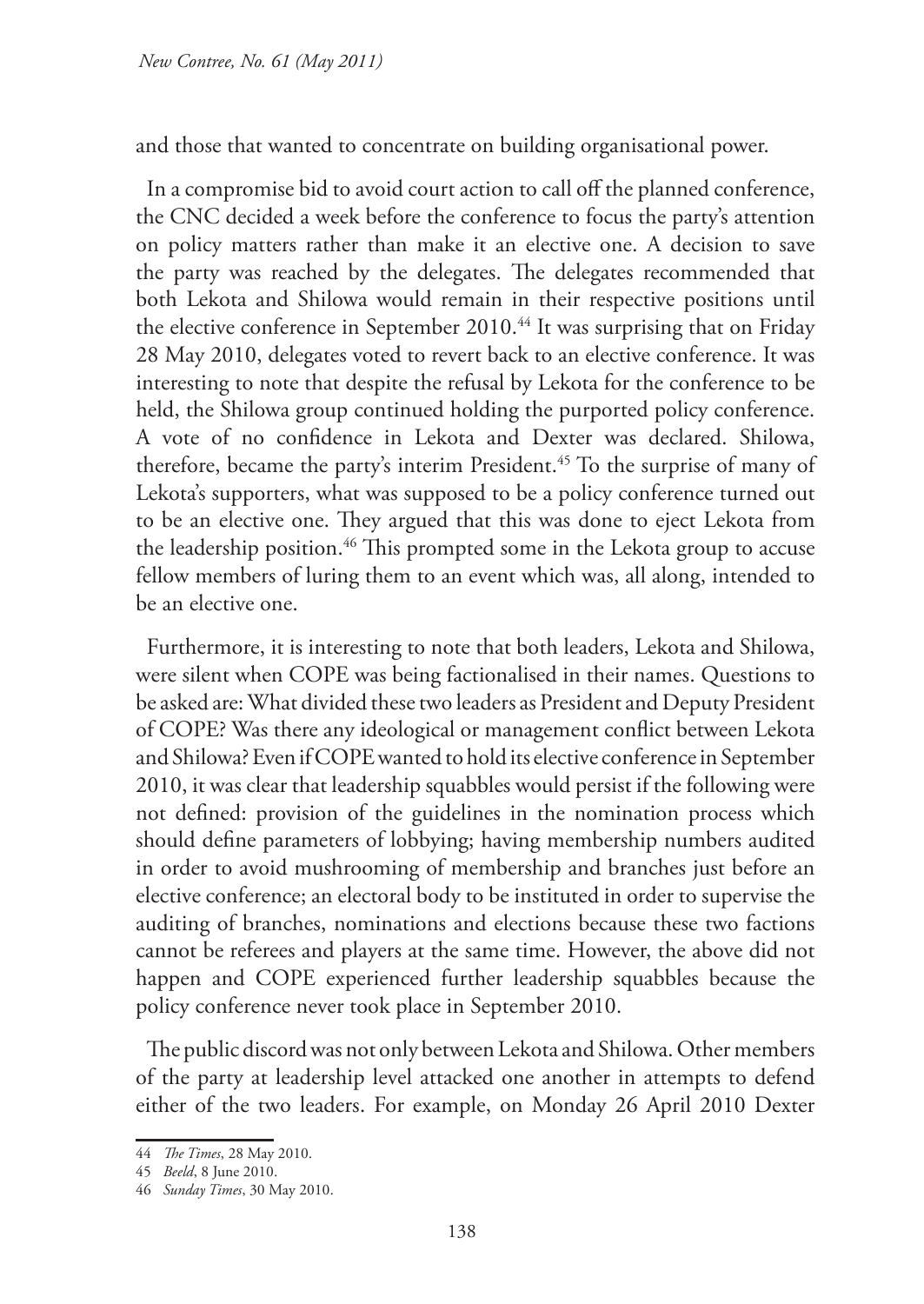and A Nkuhlu were at each other's throats when interviewed by Radio Metro on the Sakhina Talk-show. Nkulu justified Shilowa's attempts to contest the presidential position. This interview degenerated into a mudslinging exercise by the above-mentioned leaders of COPE.<sup>47</sup>

## **Lekota and the court interdict**

Lekota and his supporters staged a walkout at what was supposed to be a policy conference which turned into being an elective conference. At this conference Shilowa was nominated unopposed by his supporters as the party's new President.<sup>48</sup> In response to this, Lekota went to the Johannesburg High Court to prevent the alleged 'hijacking' of the party by Shilowa's group, given the earlier decision by the CNC not to have an elective conference which overruled the decision. In court papers Lekota also wanted COPE's accounts to be placed under curatorship while a full forensic audit was conducted.<sup>49</sup> During the conference, a quorum of delegates successfully passed a vote of no confidence in both Lekota and the party's national spokesperson, P Dexter. Lekota's lawyer, A Kika, confirmed he had lodged the appeal for the vote of no confidence in Lekota to be set aside and for his reinstatement as party President. Lekota also wanted the court to prevent COPE's leadership from axing any Member of Parliament (MP) or legislators in provinces.<sup>50</sup>

Justifying their walkout during the conference proceedings, Dexter explained: 51

The core founding leadership of COPE has decided to withdraw from the conference and to institute an urgent court interdict to prevent the hijacking of the party by a factionalist group set on destroying it, and to prevent further abuse of party resources. The plan to oust Lekota was apparently hatched on Thursday morning soon after he had agreed to allow the congress to continue.

Tensions ran high between the two factions on Friday 28 May 2010 as Shilowa, Lobe and other party leaders had to be heavily protected by bodyguards. The two rival groups sang provocative songs. Several Lekota supporters had placards that read: "Shilowa, go back to your ANC bosses and tell them the plan has failed*"*; and "No Lekota, no COPE" as well as

<sup>47</sup> Sakhina Talk-show on Radio Metro, 26 April 2010.

<sup>48</sup> *Business Day*, 31 May 2010.

<sup>49</sup> *Sunday Independent*, 30 May 2010.

<sup>50</sup> *Star*, 2 June 2010.

<sup>51</sup> *Sunday Times*, 30 May 2010.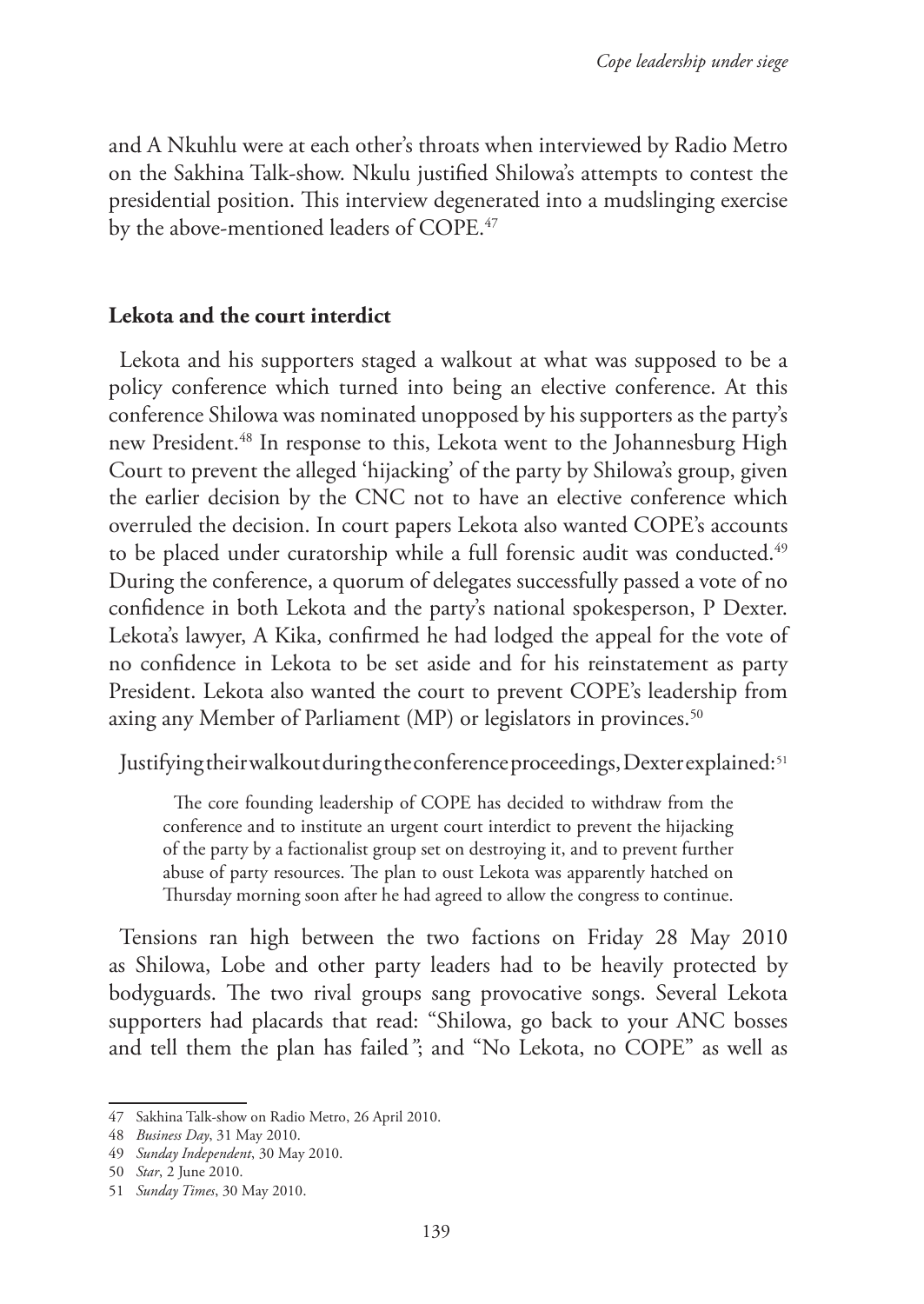"Lekota is our leader".52 Lekota supporters also described Shilowa's faction as "an aggressive, cavalier party that plays fast and loose with public money".53 Shilowa supporters in turn, praised their leader in their slogans. This was a clear indication that the party had been torn apart by the power struggle between Lekota and Shilowa for the presidency of the party.

Judge M Makume ruled that the election which took place during the conference was in contravention of a resolution by COPE's CNC. Makume indicated that the party was interdicted from conducting elections and that the act had to be deferred for four months. Responding to the court interdict, Shilowa said the party would investigate whether there were grounds to appeal against the decision. Lekota's action angered Shilowa's group to the extent that they proposed a motion that he and Dexter be expelled from the party.54 Therefore, it remained to be seen as to whether the move would be successful or not.

On 1 June 2010, Shilowa as the acting COPE President filed a separate appeal in the Johannesburg High Court against Judge Makume's decision to grant Lekota an interdict prohibiting the party from holding elections for a new leadership.<sup>55</sup> It became clear that the fate of COPE was not likely to be determined by Lekota or Shilowa, but the courts. Judge R Mathopo reinstated Lekota as the party's leader and stated that Shilowa's nomination to the position was unconstitutional. The reinstatement of Lekota proved to be victorious for him and his supporters.<sup>56</sup>

The struggle for leadership between the two leaders continued when Shilowa applied to the Johannesburg High Court to appeal against the reinstatement of Lekota. Shilowa's appeal, if successful, would suspend the court ruling by Judge Mathopo. Although Shilowa was convinced that his appeal would be successful, he also believed that the leadership squabbles within COPE would be resolved by an elective conference of the party. For Shilowa, this was a political challenge which needed a political solution.<sup>57</sup> Shilowa further maintained that no leader should be imposed on COPE through a court ruling. According to Shilowa, the court ruling was compromising the will of

<sup>52</sup> *Sunday Independent*, 30 May 2010.

<sup>53</sup> *Sowetan*, 19 May 2010.

<sup>54</sup> *Sunday Independent*, 30 May 2010.

<sup>55</sup> *Star*, 2 June 2010.

<sup>56</sup> *Beeld*, 7 June 2010.

<sup>57</sup> *Star*, 8 June 2010.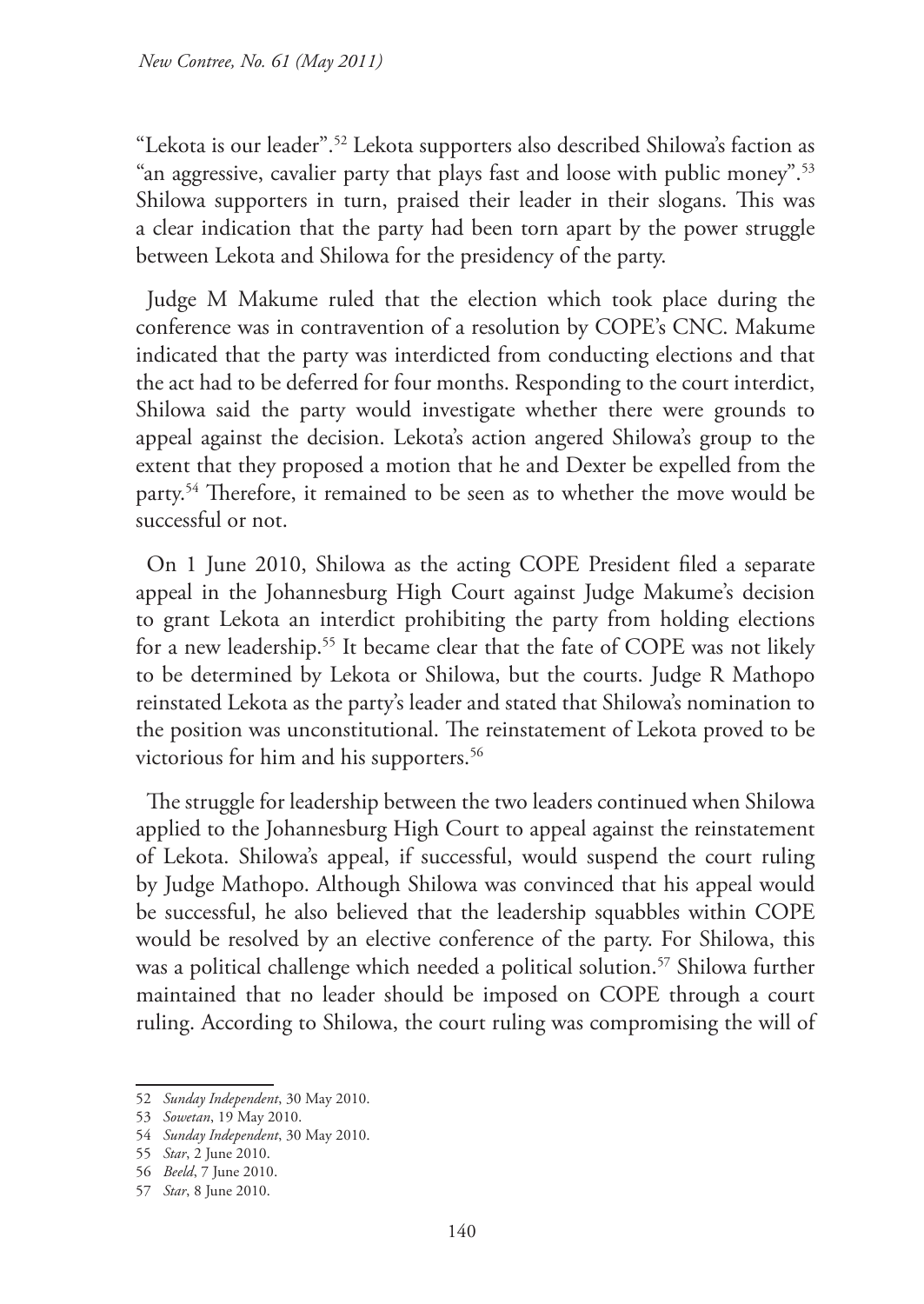the majority of legitimate COPE members.58 It may be argued that whatever the outcome of the legal battles, a permanent solution would be based on the will of the members of the party through their delegations during an elective conference.

What complicated matters further was the lock-out of Lekota from entering his Braamfontein party offices on Monday 31 May 2010. This was an indication that the infighting within COPE was still far from at an end. As a vote of confidence in him was passed on 28 May 2010, the lockout was a sign that he was not needed anymore as the leader of the party. However, it should be noted that the lock-out was carried out by Shilowa's group. This action was expected to culminate in Lekota's expulsion from the party. Lekota's offices were to be locked until his party membership had been clarified. There were feelings in Shilowa's group that the court interdict by Lekota did not nullify decisions taken by delegates at the conference. This included nominating Shilowa as the new party's President and the declaration of a vote of no confidence in Lekota. According to S Ngwena, a senior COPE member, Lekota had first to face a disciplinary hearing for taking the party to court before his membership of the party could be decided. The lock-out followed a chaotic conference that resulted in Lekota and his deputy, Shilowa, addressing two separate factions.<sup>59</sup> Lekota's critics lambasted him arguing that he was using the courts to cling to power and wanted to isolate him as he was viewed as a person who did not want to work within the collective body.<sup>60</sup>

I contend that in the light of the current leadership squabbles in COPE, it was not a wise decision for the party to defer the election of its leadership to a later stage while operating with an interim leadership. This arrangement had the potential to create further problems at the time of the election of the new leadership, as it might be difficult for the incumbents to relinquish their positions.

As a new party, without all the structures in place, COPE avoided a potentially damaging leadership contest because it was still trying to find its feet amid a hostile onslaught from the ANC. The non-existence of working internal systems, policies, processes and even functioning internal structures at the time led to the postponing the handling of this issue until a later stage when a bruising leadership contest emerged. Giving the party the benefit of

<sup>58</sup> *Citizen*, 8 June 2010.

<sup>59</sup> *The Times*, 31 May 2010.

<sup>60</sup> *Sunday Independent*, 13 June 2010.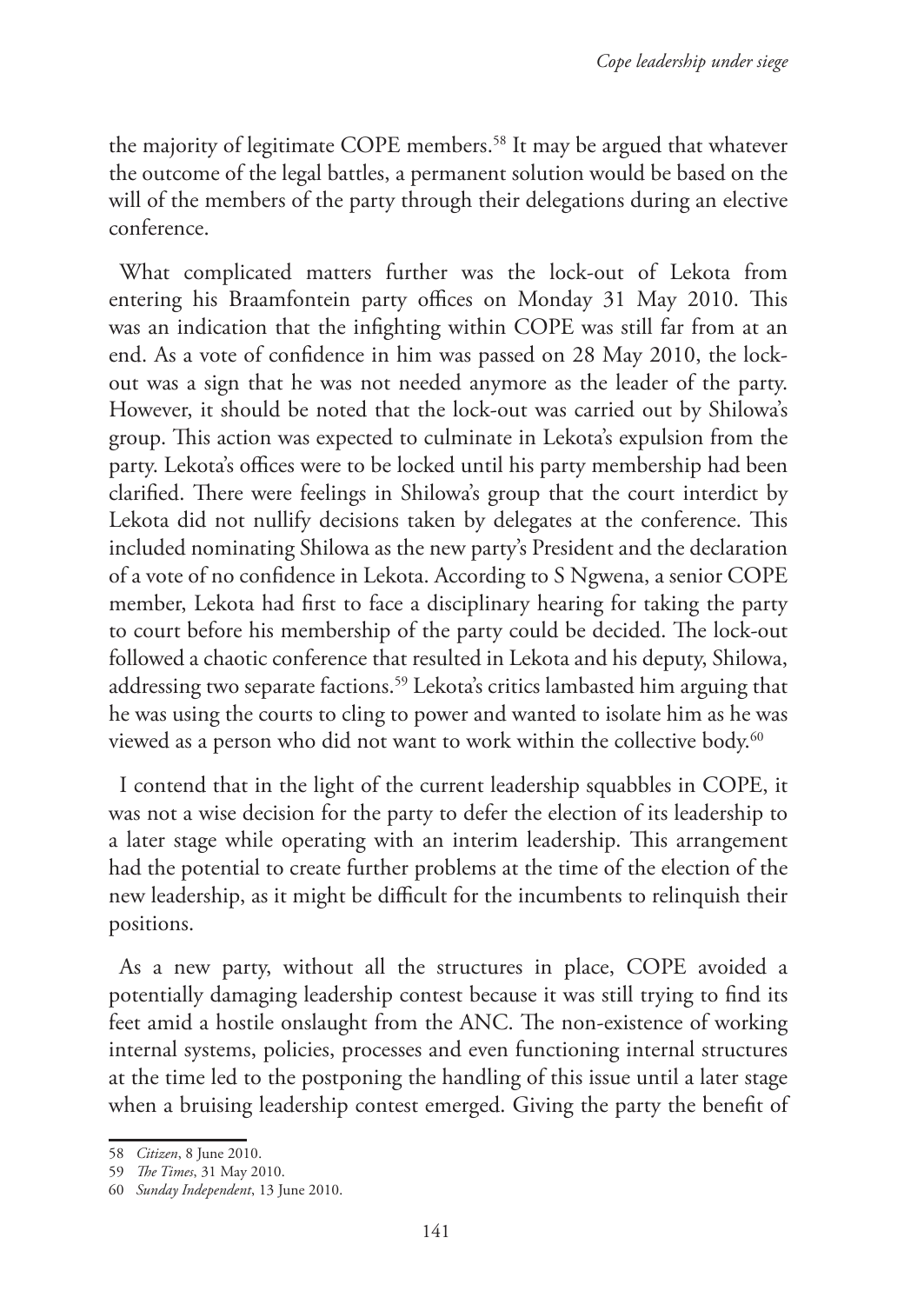the doubt for such a decision to delay the question of having a democratically elected leadership structure, it was clear that the interim leadership would find it difficult to avoid a leadership contest. It was clear that a leadership that was not democratically elected suffered from a lack of political authority and credibility.<sup>61</sup>

Another argument is that the immediate beneficiary of the schism within COPE would undoubtedly be the ANC, since the chance of a self-destructing and divided COPE being posted would mean gains for the ANC in the 2011 local government elections. One could argue that South Africa would be the immediate and main beneficiary, as COPE would deepen plural politics and democracy. Within that context, the ANC will benefit and adapt in order to survive. Another probable beneficiary could be the Democratic Alliance (DA). Those who voted for COPE as a potential alternative to the ANC in the 2009 election, but who are still reluctant to vote for the ANC, may vote for the DA as the only viable alternative to the ANC.<sup>62</sup> Lambasting COPE members for running to the courts to resolve their problems, T Madonsela of the ANC noted: 63

COPE members lost it all when they failed to concentrate on building the party. Whatever problem they failed to resolve, they resorted to the courts. I think that showed the level of poor leadership COPE has. Both Lekota and Shilowa should step down in the interest of the party. It is clear that their ambitions supersede the party's policies. The biggest mistake that COPE made from the outset was not to elect the leadership in its inaugural conference in Bloemfontein. To me, that could have solved the leadership problems that COPE is faced with today. What started as a threat to the ANC is now a party focusing on fighting their legal battles. The sooner the members of COPE choose a leadership in a proper democratic way the better. Nevertheless, I foresee more problems for COPE in the future.

### **The resignation of Dandala from COPE**

COPE faced another leadership crisis when its parliamentary leader, Dandala, resigned on 1 June 2010 after having been frustrated by the party's public quarrelling in the courts. Dandala resigned not only as parliamentary leader, but also as COPE's MP and member of the party's national working committee

<sup>61</sup> Personal view by the author.

<sup>62</sup> R Louw, (ed.), "As COPE leaders Lekota and Shilowa struggle for supremacy, the party descends into selfdestruct mode", *Southern Africa Report*, 28(22), 4 June 2010, p. 2.

<sup>63</sup> C Twala (Personal Collection), interview, T Madonsela (Member of the ANC, Bloemfontein), 19 April 2011.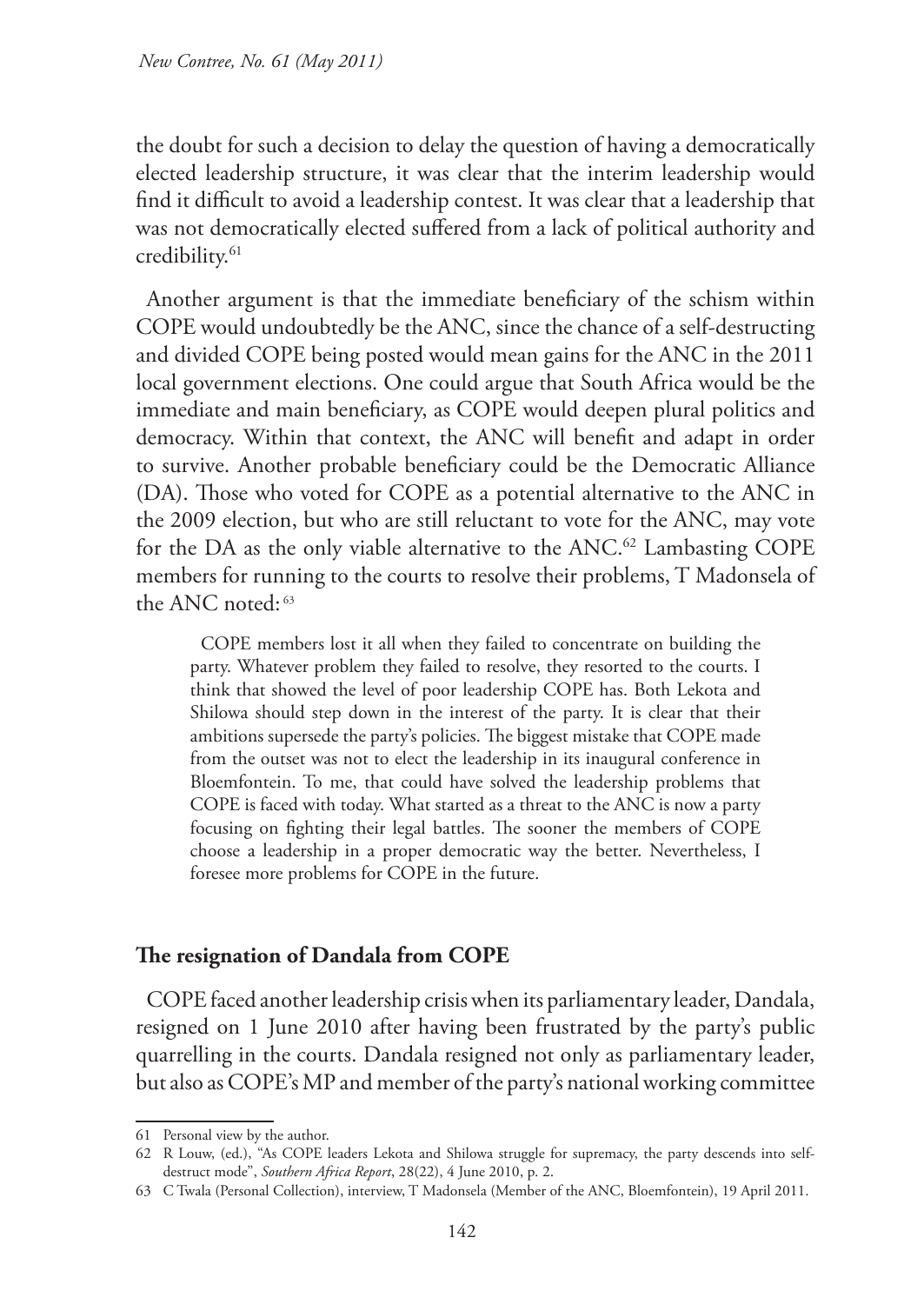(NWC).64 His resignation also triggered the resignation of other high profile leaders; for example, A Nkuhlu. Dandala claimed that ethically and morally it had become untenable for him to cling to the position of parliamentary leader if the leadership was at each other's throats. The resignation of Dandala had detrimental effects on the party as he was, in the main, regarded as a compromise leader who had come to join the party without any political baggage from the ANC, unlike Lekota and Shilowa. Therefore, his resignation brought about new infighting within the party because Lekota was viewed by his supporters as the next one to become a parliamentary leader.<sup>65</sup> Shilowa's supporters, on the other hand, were not prepared to allow Lekota to be the parliamentary leader. As in the previous incidents between the supporters of these two leaders, there is the likelihood that this matter, like all others previously, would be determined by the courts.

Dandala's resignation was an indication that COPE's noble agenda of being an alternative party to the ANC had been diverted by the party which had spent much of its young life focusing on the leadership squabbles between Lekota and Shilowa. It might be argued that Dandala could not continue leading the party in Parliament because of the leadership squabbles that persisted within COPE.66 Although initially Dandala's leadership was viewed as not aligned to Lekota or Shilowa, when the leadership squabbles intensified, he appeared to be siding with Shilowa. Dandala's resignation came a few months after COPE's second Deputy President, L Odendaal, had resigned (July 2009). She joined the ANC in February 2010.<sup>67</sup>

The resignation of Dandala could finally give Lekota the opportunity to lead the party in Parliament. Lekota's supporters wanted him to take up the reins as parliamentary leader, while Shilowa's backers wanted Dandala to withdraw his resignation letter. The matter was to be resolved by the CNC of the party. Without doubt, having Lekota leading the party in Parliament could once more result in leadership battles between the two camps. From the start, Dandala was an odd choice to lead the party because he was brought in as a presidential candidate. He was never really profiled by political analysts and commentators as one of the founders of COPE. It is argued that Dandala's selection was the realisation of an urgent need to provide a 'clean start' to challenge the ANC government in South Africa, because the latter was allegedly seen by COPE

<sup>64</sup> *Star*, 24 June 2010.

<sup>65</sup> *Star*, 22 June 2010.

<sup>66</sup> *Star*, 24 June 2010.

<sup>67</sup> *Mail & Guardian*, 1 March 2010.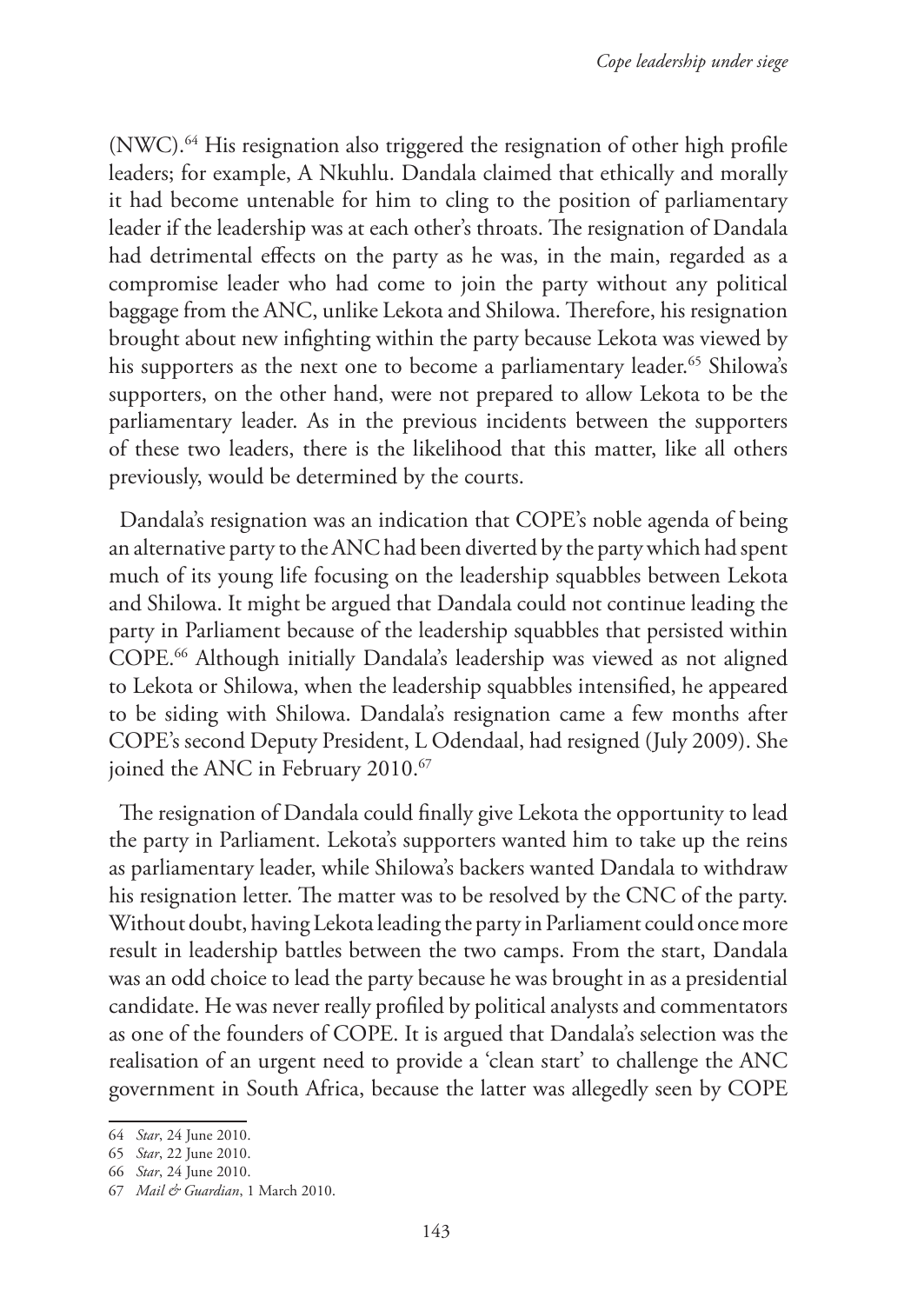members as a party with corrupt leaders. It should however be noted that in the few months that Dandala was involved as the party's parliamentary leader, he did not make remarkable inroads into destabilising the ANC. It may be argued further that Dandala's departure was due to his embarrassment over the clash between Lekota and Shilowa and it can be taken as an indication of the extent to which the party needs to clean itself up as it looks forward to contesting the 2011 local government elections. Mda blamed Lekota and his supporters for having ensured that Dandala would not finish his term as parliamentary leader, so as to pave the way for Lekota to take up the position. Besides the issue of Dandala, Mda was stripped all her leadership positions, faced disciplinary actions and was accused of having called COPE's Deputy General-Secretary D Carter a '*stupid, token white bitch*'.68 The above incident further complicated the leadership issue within COPE.

As indicated previously and to show the intensity of the leadership squabbles, on 13 July 2010 the Johannesburg High Court dismissed the Shilowa faction's bid to stop Lekota from being the party's leader in Parliament.<sup>69</sup> Shilowa's ambitions of becoming the party's leader were dealt another blow when the resigned Dandala claimed that he had been kept in the dark about party finances. In a twist in the saga, by distancing himself from the earlier statements that the party's funds were in good control, Dandala revealed that he knew little about the management of the party's R20 million parliamentary budget, though he was the party's parliamentary leader.<sup>70</sup> Another blow which came Shilowa's way was the resignation of his chief lobbyists, A Nkuhlu. The below-mentioned statement as issued by Nkuhlu during his resignation also tells a story of another kind: 71

I am quitting COPE and going to concentrate on my business. As I depart from the political scene, I have an abiding sense of revulsion and a deep sense of disappointment that an idea (of an opposition party) was betrayed by coterie of leaders hell bent on greed for power, positions and survival politics, devoid of principles and a failure to realise that they are the servants of the people. In summary, COPE has descended into gutter politics and has become a monumental failure to the goodwill, hopes and aspirations of the 1,3 million supporters who voted for it in the last national elections.

<sup>68</sup> *Sunday Independent*, 4 October 2009.

<sup>69</sup> *Sowetan*, 15 July 2010; *Rapport*, 18 July 2010.

<sup>70</sup> *The Times*, 16 July 2010.

<sup>71</sup> *Sunday Times*, 18 July 2010.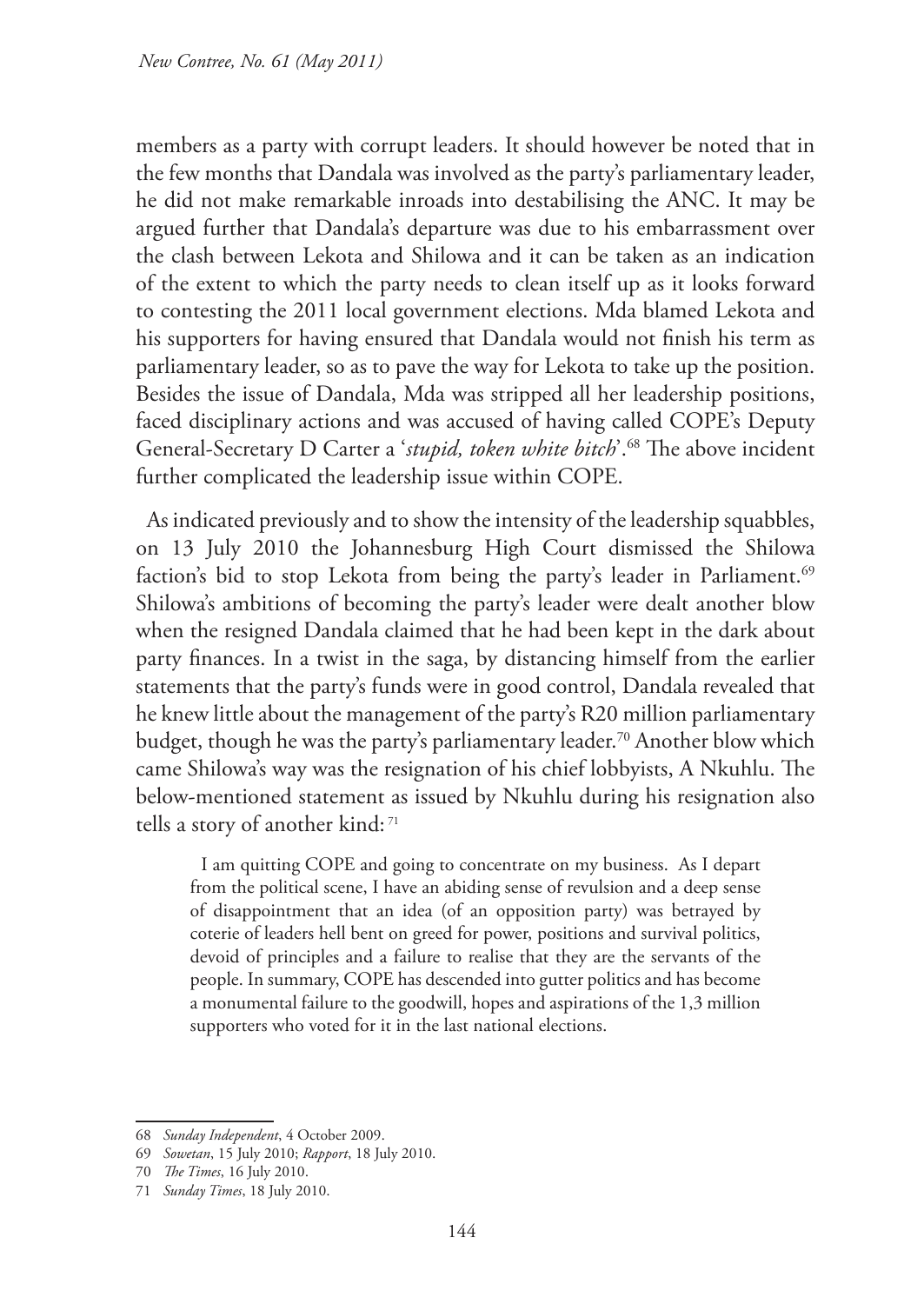Nkuhlu's statement indicates that there were high expectations from the people who voted for COPE in terms of making it an alternative opposition to the ANC. Without doubt, the advent of COPE was interpreted by many politicians and historians as a seed for developing democracy in South Africa. The leadership squabbles that engulfed the party, to a certain extent, compromised its integrity.

### **Conclusion**

The first two years of COPE's existence have been marked by increasing acrimony and a fight for control, with little in the form of a unified policy and image emerging. Attempts by COPE's leadership to paper over the cracks succeeded only in entrenching the impression that it is too deeply enmeshed in denial. It is argued that the leadership fight damaged the credibility of the organisation and that it should begin to regain public trust. In order to solve its problems, the author is of the opinion that the party needs an urgent political solution. It is further suggested that the two leaders of COPE need to swallow their pride and egos, step aside and use the rescheduling of the leadership contest to the September 2010 elective conference as an opportunity for the party to scout for a new leader. Such a leader should be unencumbered by loyalty to either Lekota or Shilowa, and should emerge democratically and enjoy the support of both in rebuilding COPE. Confronted by the leadership squabbles, confidence in COPE's ability to act as a catalyst for a major political re-alignment capable of diminishing the dominance of the ANC, and thereby transforming South Africa from a one-party dominant state to a multiparty democracy, is gradually waning. The vacuum that is presented by the lack of policy mandates and entrenched leadership has the potential to compromise COPE even further. Testimony to this is the damage wrought by the leadership wrangles and 'back-stabbing' that have strait-jacketed the party. With this deeply entrenched political bickering, the party's 1,3 million voters are wondering whether there is hope for COPE, and whether the party could garner the same support a second time around. Without doubt, the voters have good reasons to feel disappointed.

Lekota and Shilowa's acrimonious clashes and hostilities have characterised their relations since the formation of the party. They are from different schools of thought, but of the same ideological origin. They are both good organisers, with Shilowa growing up in the unions and Lekota emerging from the Black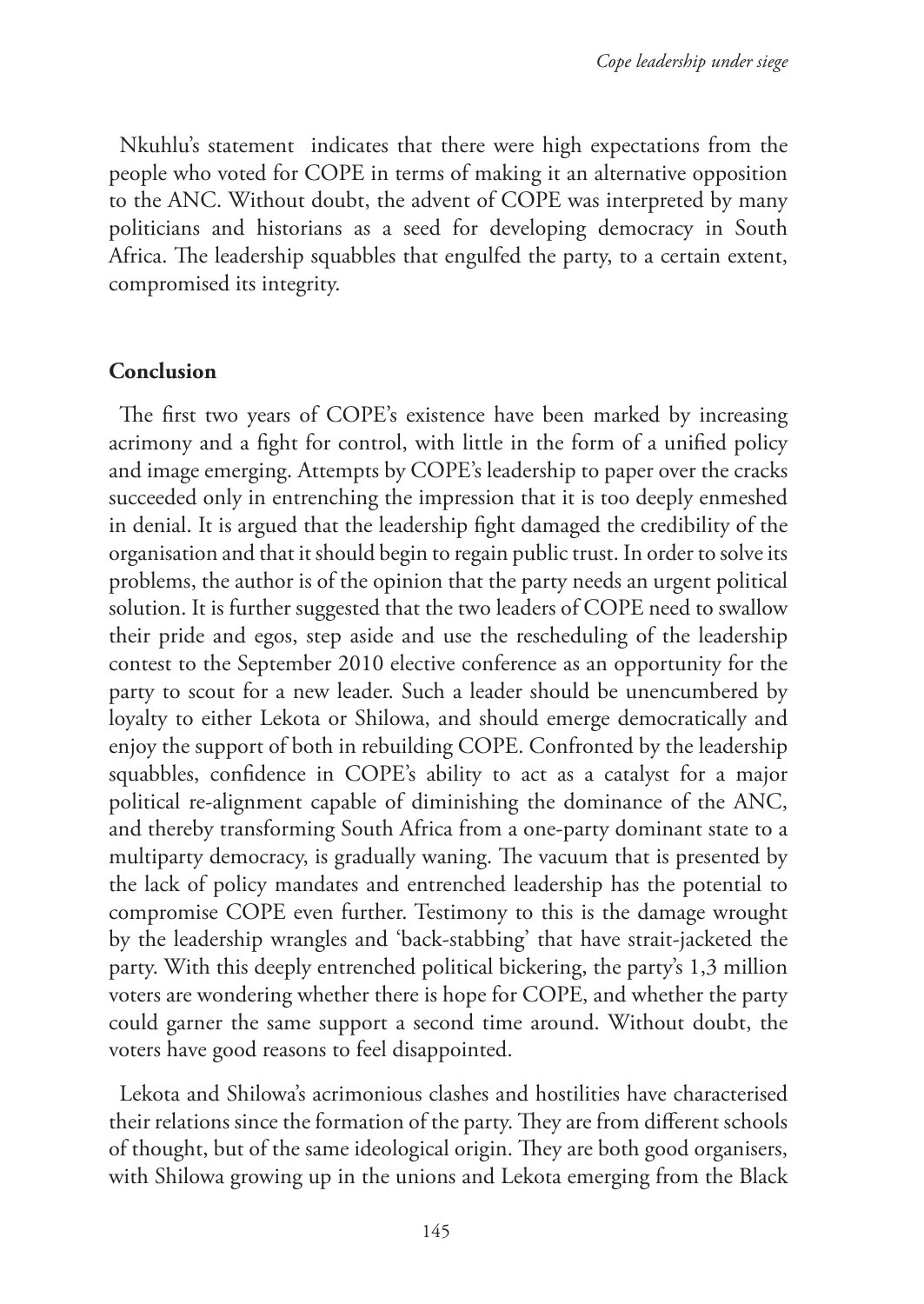Consciousness philosophy and graduating from the mass movement of the United Democratic Front (UDF). The author opines in this article that if either of these two leaders wins at the September 2010 conference, there will be a continuation of another disastrous, factional conflict and a vicious cycle of power struggle.

Unless COPE solves its leadership problems, the party will continue losing prominent members. To date, leaders such as M Hlongwane, L Odendaal, A Boesak and S Grinrod have left the party. COPE's performance in Parliament has not been that spectacular, even though its MPs include former Members of the Executive Council (MECs), premiers and deputy ministers. The party is policy deficient and its political direction and identity are still uncertain. When she resigned, Odendaal complained of infighting and poor leadership in COPE and joined the ANC.72 In order to resolve the leadership squabbles within COPE, I suggest that the party should appoint an interim leader. This could help in shifting the focus from the courts and these two leaders, to building branches in preparing for elections. The author is conscious of the fact that this could be rejected by the supporters of these two leaders because the current leadership of COPE was put in place by the party's conference.

I am mindful of the fact that by the time this article is read, the political situation within COPE might be different in terms of its leadership structures. S Magadla asks questions that need to be answered about the leadership of COPE, which include the following: Will COPE be able to hold onto the 1,3 million voters who put them into Parliament in the 2009 elections? Or, has the party in-fighting given effect to Zuma's prediction that COPE would have a short life and that its supporters are likely to find themselves stranded and resort to going back to the ANC?<sup>73</sup> As regards the durability of COPE as a force to reckon with in as far as South Africa's political landscape is concerned, its future rests heavily on the prospects of handling its leadership squabbles. I further opine that the rift is a deep fault line inherited from the ANC. To a certain extent, the ANC has managed to reconcile with former COPE members who have rejoined it, but the same cannot be said for COPE.

Due to leadership squabbles within the party, by April 2011 the following senior leaders had left the party and some had re-joined the ANC: JJ Tabane (former spokesperson of the party); L Kupe (former national congress

<sup>72</sup> R Louw, (ed.), "COPE in a struggle for power between Lekota and Shilowa" *Southern Africa Report*, 28(17), 30 April 2010, p. 8.

<sup>73</sup> *The Times*, 29 June 2010.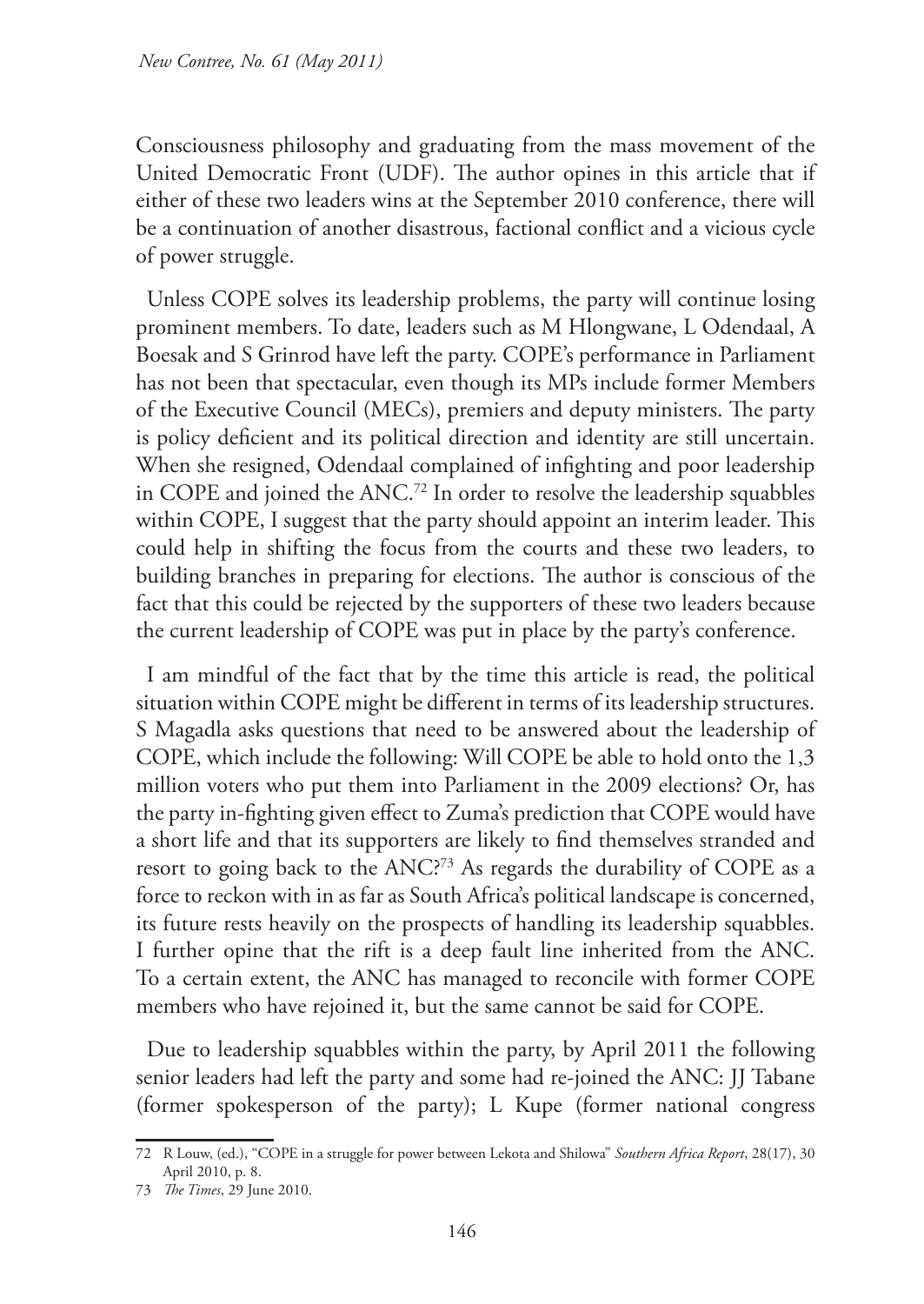committee member); and J Ngcebetsha (former Gauteng chairman), of whom were paraded in front of the media by the Gauteng ANC for having 'returned home'. The above were not the only leaders to leave COPE. Other leaders who dumped COPE ahead of the May 2011 local government elections included S Moloto and N Mompati.<sup>74</sup>

While COPE started with an incredible energy and a significant impact, it quickly degenerated into a morass of leadership struggles, policy fudges and endless debates mostly left unresolved, bad organisational practices and a culture that mimicked the ANC. When the party contested the May 2011 local government elections, the most repeatedly asked questions were as follows: What happened to the self-proclaimed notion that the party would offer a new way of doing things? What happened to the promise of honest, accountable and transparent leadership? During the local government elections, COPE managed 2, 1% support of the total votes. This was an indication that the leaders spent much time addressing the party's leadership squabbles rather than concentrating of building it. After the May 2011 elections, COPE promised to concentrate on the 2014 general elections.

<sup>74</sup> *City Press*, 24 April 2011.